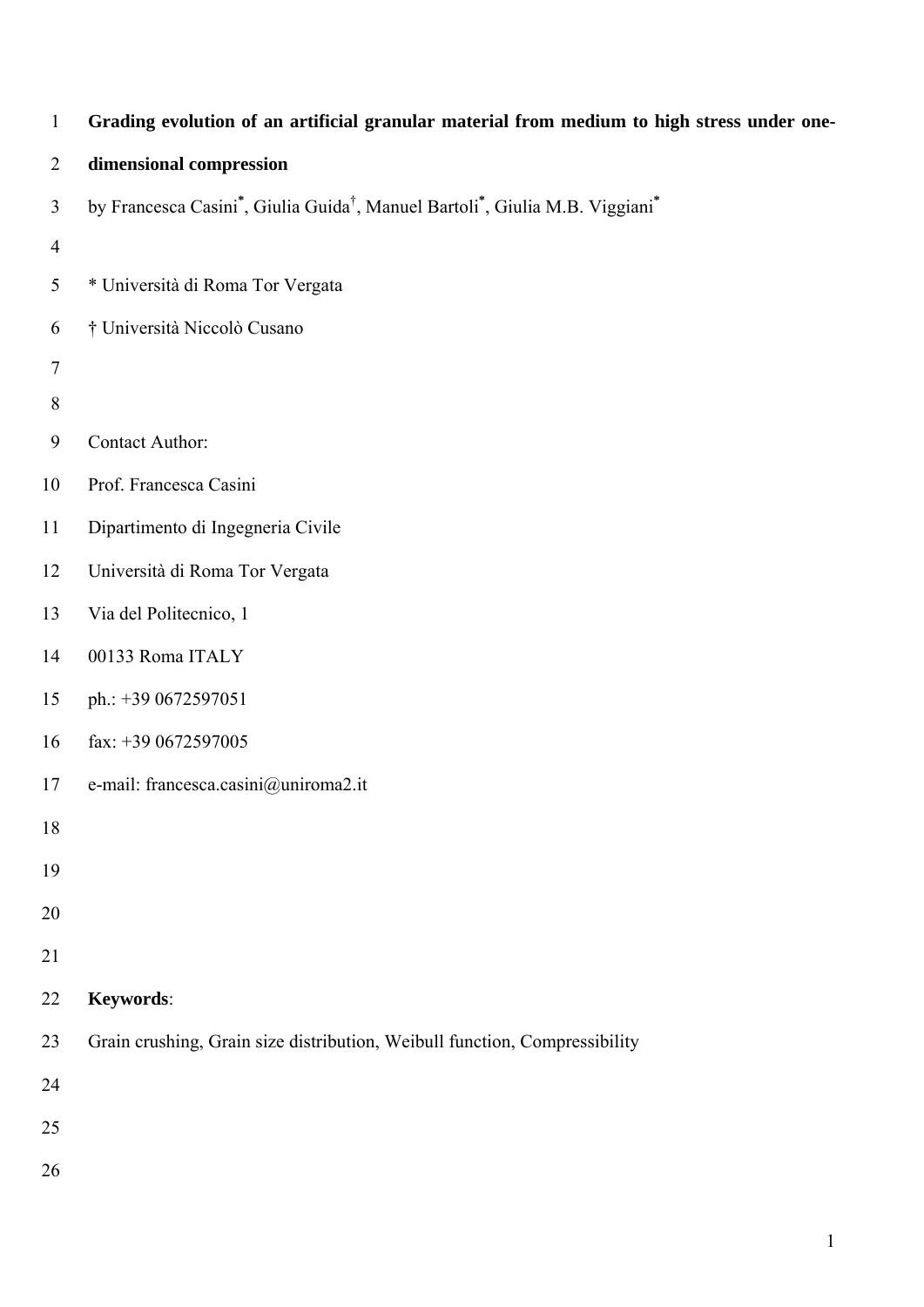#### 27 **Abstract**

28 This contribution presents the results of an experimental investigation of the mechanical behaviour 29 of granular materials with crushable grains under one-dimensional compression at medium to high 30 stress. The material used for the experimental work is a Light Expanded Clay Aggregate (LECA) 31 whose grains break at relatively low stress. Reconstituted samples were prepared with different 32 initial grain size distributions and their evolution observed under one-dimensional compression. The 33 grain size distributions before and after testing were used to calibrate a bimodal model obtained 34 from the superposition of two Weibull functions. The observed evolution of the micro and macro 35 diameters on loading are linked to the characteristics of the one-dimensional compressibility curve 36 obtained under displacement controlled conditions, such as its shape and two characteristic stress 37 values, namely the pre-consolidation stress and the stress corresponding to the point of inflection.

38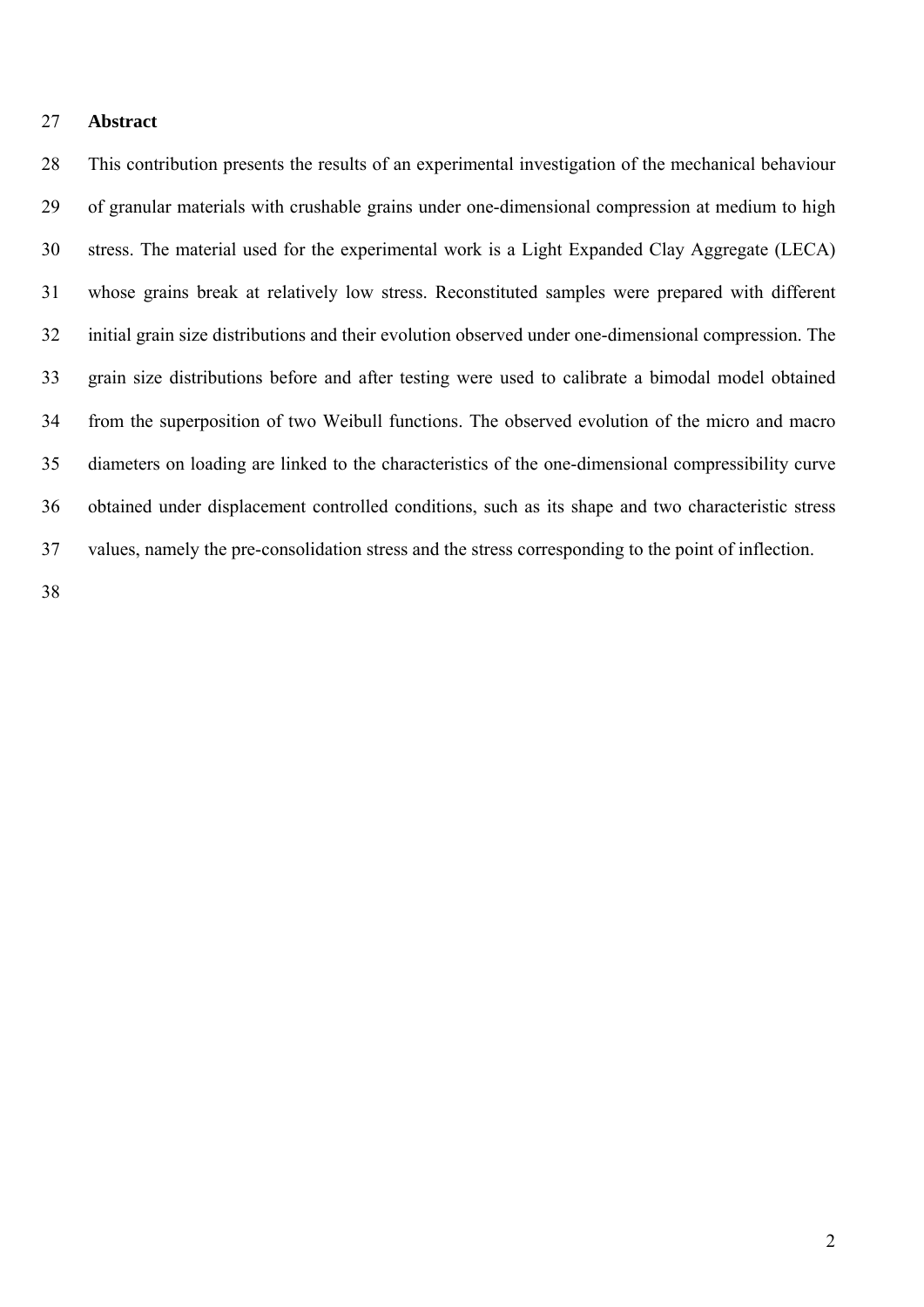#### 39 **Introduction**

40 Loading induced particle breakage has important effects on the mechanical behaviour and hydraulic 41 conductivity of granular materials. Particle breakage has been observed from the relatively small 42 scale of laboratory samples (*e*.*g*., Nakata *et al.,* 2001; Casini *et al.,* 2013; Bandini *et al.,* 2016; 43 Ziccarelli 2016) to the very large scale of real faults exhumed from seismogenic depths (Sammis & 44 Ben-Zion, 2008). Grain crushing controls many engineering applications characterised by high 45 stress concentration, such as near the tip of piles, with effects on their bearing capacity (see, *e.g.*, 46 Yasufuhu & Hide, 1995; Simonini, 1996; Lobo-Guerrero & Vallejo, 2005; Zhang *et al*., 2012) or in 47 highly stressed soil masses adjacent to or located within geotechnical structures, for instance filters 48 for large dams (Lee & Farhoomand, 1967) or rockfill dams (Alonso *et al.,* 2012; Ovalle *et al.,* 49 2014). Okada *et al*. (2004) reported that grain crushing within the failure zone is responsible for the 50 rapid long run-out of landslides, while, more recently, Marks & Einav (2015) examined the 51 interplay between grain crushing and segregation, controlling the dynamics of dense granular flows. 52 Whatever the engineering application, to identify the main factors controlling grain crushing, the 53 evolution of the grain size distribution upon loading must be examined experimentally over a wide 54 range of stress. The evolution of grading with loading depends on various factors at different scales. 55 At the macro scale, crushing is controlled by initial grading, voids ratio, state of effective stress, and 56 effective stress path; at the meso - micro scale, by the parameters of the constituent particles, such 57 as, *e.g.*, size, shape, strength, and mineral composition.

58 The available experimental evidence (*e*.*g*. Hardin, 1985; Casini *et al.,* 2013; Guida *et al.,* 2016) 59 indicates that well-graded soils do not break down as easily as uniform soils and that, as the relative 60 density increases, the amount of particle breakage decreases. Both these observations are consistent 61 with the fact that, with more particles surrounding each particle, the average contact stress tends to 62 decrease. Several researchers have found that the amount of grain crushing under isotropic loading 63 conditions is lower than under shearing (Nakata et *al*., 1999, Luzzani & Coop, 2002; Lackenby *et*  64 *al*., 2007). As far as the characteristics of the constituent particles are concerned, it is well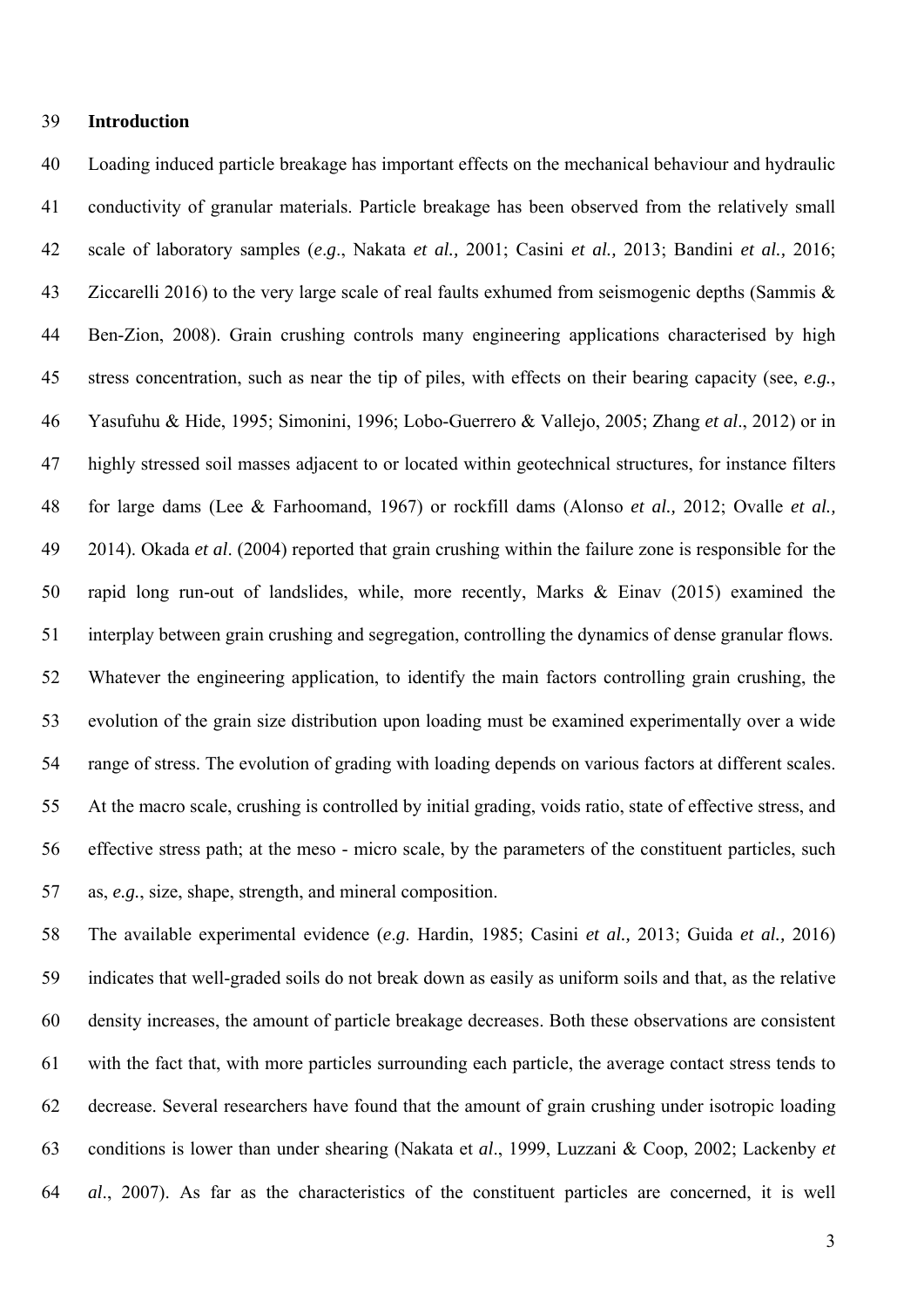65 established that (Lade, 1996): as the particle size increases, particle crushing increases, due to the 66 fact that larger particles have a higher probability of containing defects or flaws; increasing the 67 particle angularity increases particle breakage; increasing the mineral hardness decreases the 68 amount of particle crushing.

69 The amount of breakage induced by loading has been quantified in different ways (*e*.g. Hardin, 70 1985; Einav, 2007; Wood & Maeda, 2008) based on the relative position of the current and initial 71 cumulative grain size distributions. Hardin (1985) introduced relative breakage, *B*r based on the area 72 between the final and initial grain size distributions above an arbitrary cut-off value of 'silt' particle 73 size (of 0.074 mm). This implies that, in the fragmentation process, all particles, no matter what 74 their original size is, will eventually become finer than this arbitrary cut-off value. Einav (2007) 75 proposed to adjust the original definition of the relative breakage by Hardin (1985) to weigh from 76 zero to one the relative proximity of the current grain size cumulative distribution from an initial 77 cumulative distribution, and an ultimate cumulative distribution. Wood & Maeda (2008) proposed 78 to use a single reference initial cumulative distribution as a vertical line through the maximum 79 diameter, with the implication that the initial grading of any sample corresponds to a non-zero 80 initial value of  $B_r$ .

81 As pointed out by Wood and Maeda (2008), in order to be able to predict the effects of a change in 82 the grain size distribution there are three requirements: (i) the definition of some grading state index 83 which can be used to describe the current grading of the soil; (ii) an evolution law which describes 84 the way in which this grading state index changes with the state of stress; (iii) and some rules which 85 describe the influence that the changing grading state index has on the mechanical properties of the 86 soil. Casini *et al.* (2013) discussed the second of these requirements based on a wide set of 87 experimental data on grading evolution of an artificial granular material, that break at relatively low 88 stress. The grading evolution of the material after isotropic, one-dimensional and constant mean 89 effective stress triaxial compression were studied with the mean effective stress ranging between 90 0.175 and 1.400 MPa on samples reconstituted with different values of  $U = d_{60}/d_{10} = 3.5, 7, 14,$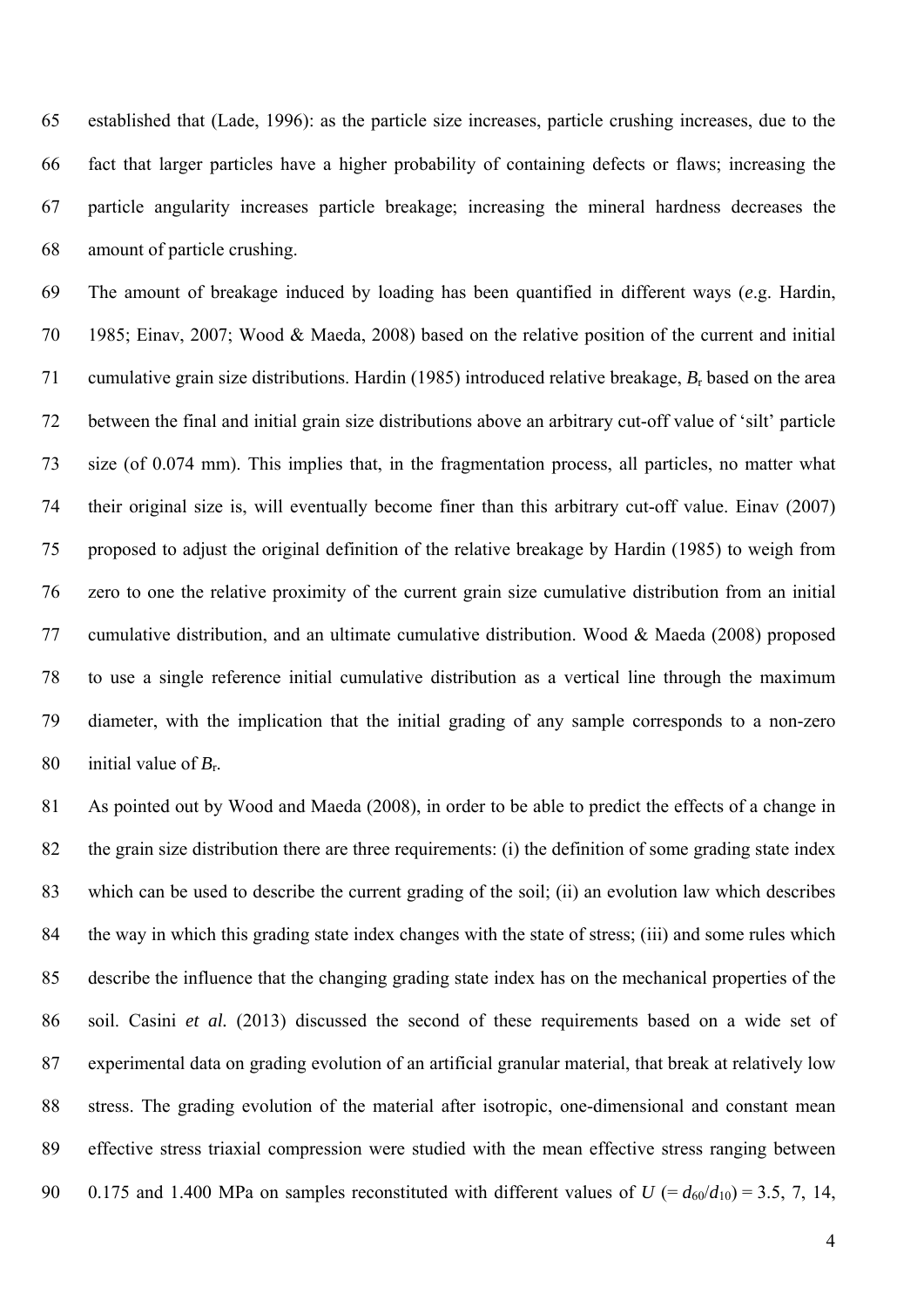91 and 28 and two mean values of mean grain size  $d_{50} = 0.5$  and 1 mm. The Authors linked the 92 evolution of relative breakage, *B*r, defined following the approach proposed by Wood & Maeda 93 (2008), with the total work input for unit of volume. They concluded that, for poorly graded 94 samples (up to  $U = 14$ ), the rate of breakage is independent of the initial uniformity while, for well-95 graded samples  $(U = 28)$ , the maximum rate of breakage is smaller and particle breakage results in a 96 progressive increase of the fines and a reduction of the maximum diameter.

97 In this work, the same granular material used by Casini *et al*. (2013) was tested in one-dimensional 98 compression over a wide range of stress,  $\sigma_{v,max} = 0.25$  to 50.00 MPa. The grain size distributions 99 before and after loading were described using a bimodal Weibull distribution calibrated using the 100 experimental data.

101 Grain crushing upon loading produces a progressive clockwise rotation of the cumulative grain size 102 distribution around the point corresponding to the maximum diameter, with a tendency of the 103 percentage of finer particles to increase and limited reduction of the maximum diameter. The paper 104 examines the relationship between particle crushing and the observed S-shaped compressibility 105 curve. Two characteristics stress, namely the yield stress,  $\sigma_p$ , and the stress corresponding to point 106 of inflection of the compressibility curve,  $\sigma_s$ , mark the transition between different patterns of 107 particle breakage.

108

## 109 **1. Experimental work**

#### 110 **1.1 Material**

111 The degradation processes associated with grain crushing affect the natural behaviour of many 112 natural geotechnical materials such as pyroclastic weak rocks, carbonate sands, calcarenites and 113 residual soils. However, systematic experimental investigation of grain crushing for natural 114 materials is often difficult due to the relatively high stress required to crush the grains and the 115 variability and heterogeneity of natural deposits, which makes it difficult to obtain repeatable 116 results. For these reasons, the experimental work discussed in this paper was carried out on an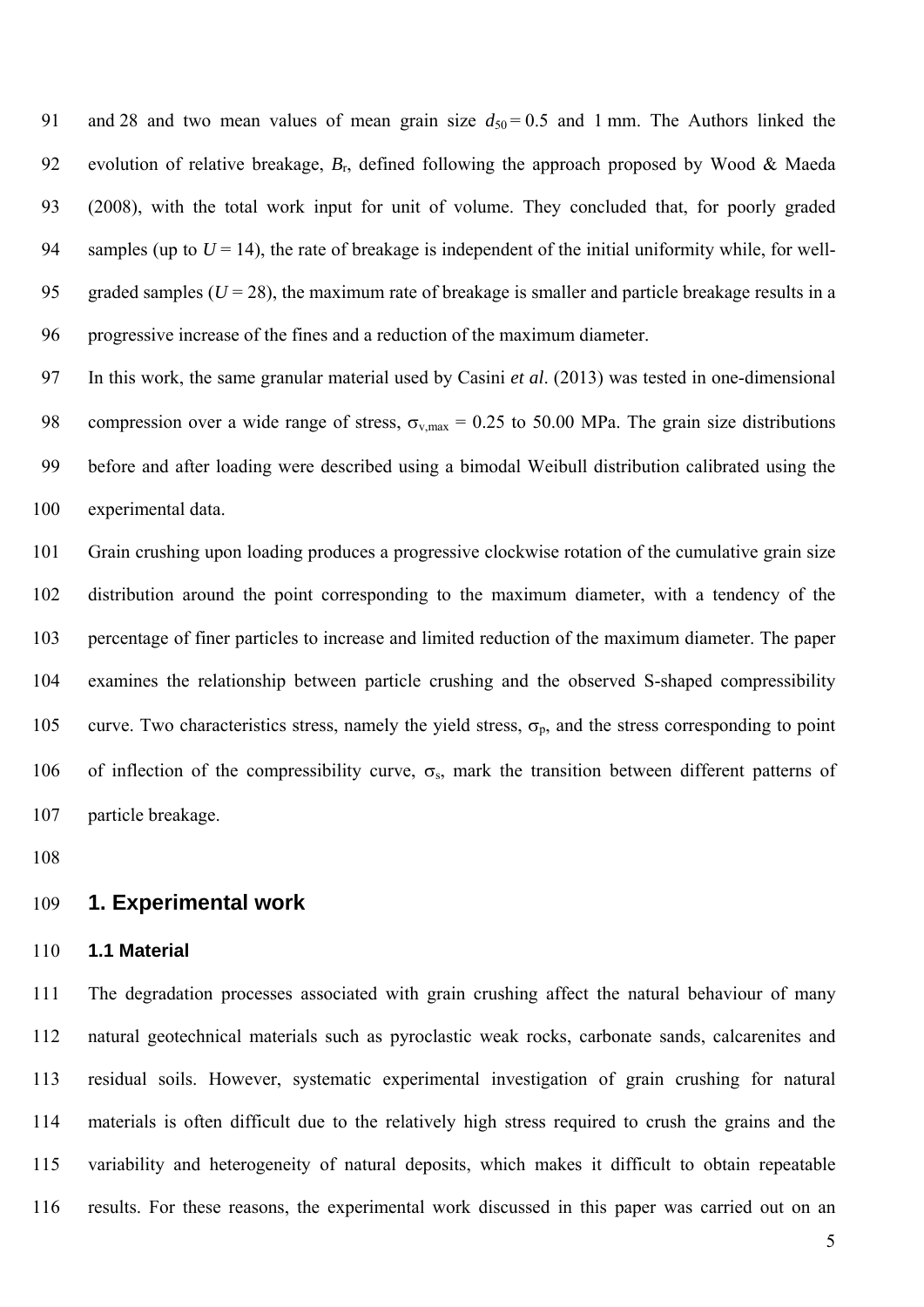117 artificial granular material consisting of crushed expanded clay pellets, whose grains break at 118 relatively low stress. The material, obtained machining a clay paste into pellets by means of a 119 thermal process of clinkerization (Casini *et al.,* 2013; Guida *et al.,* 2016), is commercially available 120 under the acronym LECA (Light Expanded Clay Aggregate). Due to its low unit weight, this 121 material is used in many civil engineering applications to construct road embankments or slopes, 122 create compensated foundations and as backfill of retaining structures. The advantages of using 123 light materials may be in term of settlement reduction and improved seismic response (Di Prisco & 124 Buscarnera, 2010). The grains have an external hard cortex and an internal extremely porous 125 matrix. LECA pellets are commercially available in various sizes both intact and fragmented; while 126 intact pellets are characterised by a round and isometric morphology, their fragments are extremely 127 rough and irregular, partly because fragmentation exposes their internal porosity.

128 The material is characterised by a double order of porosity: "inter-granular", *i.e.* voids existing 129 between particles, and "intra-granular", *i.e.* closed voids existing within individual particles. The 130 apparent unit weight can be defined as  $\gamma_{sa} = P_s/V_{sa}$ , where  $P_s$  is the solid weight and  $V_{sa} = V_s + V_{vi}$  is 131 the apparent volume, with  $V_s$  volume of solid and  $V_{vi}$  volume of closed voids. The apparent unit 132 weight  $\gamma_{sa}$  is related to the solid unit weight  $\gamma_s$  by the following equation:  $\gamma_{sa}=\gamma_s/(1+e_i)$  where 133  $e_i = V_{vi}/V_s$  is the intra granular void ratio (see Fig. 1).

134 The apparent unit weight,  $\gamma_{sa}$ , increases significantly with decreasing grain size for  $d \le 0.063$  mm 135 and tends to the unit weight of the constituent clay ( $\gamma_s = 26.5 \text{ kN/m}^3$ ), while, for *d* larger than about 136 3.5 mm, it tends to a constant value of about 9 kN/m<sup>3</sup>. For  $d \le 3.5$  mm, of interest in the present 137 work, the experimental values of  $\gamma_{\text{as}}$  were fitted with the Equation (1).

138 
$$
\gamma_{sa}(d) = a \left(\frac{d}{d_0}\right)^{-b}
$$
 (1)

139 with  $a = 12.64 \text{ kN/m}^3$ ,  $b = 0.268$ , and  $d_0 = 1 \text{ mm}$ , for  $d \ge 0.063 \text{ mm}$ , and  $\gamma_{\text{as}} = \gamma_{\text{s}}$ , for  $d \le 0.063 \text{ mm}$ . 140 Figure 1 shows also the trend of *e*i versus *d.* The intra void ratio *e*i increases with the particle 141 diameter *d* assuming values larger than 1 for particles with  $d \ge 0.84$  mm, with the implication that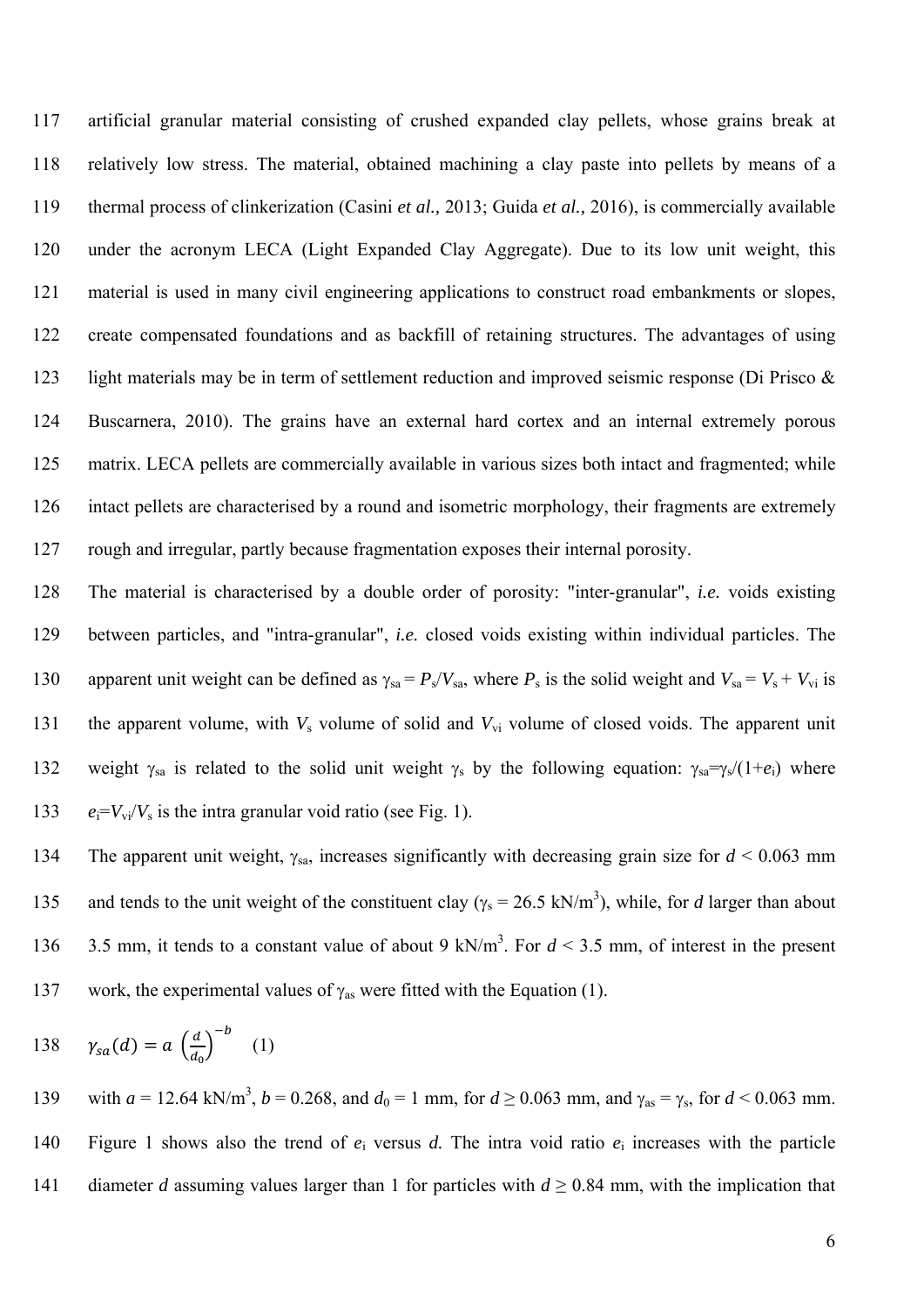142 the intra void volume is larger than the solid volume of the particle;  $e_i$  decreases for decreasing *d* 143 and is equal to zero for  $d < 0.06$  mm where the apparent unit weight  $\gamma_{sa} = \gamma_s$ .





145 Figure 1. Apparent unit weight  $\gamma_{sa}$  of crushed LECA and intra void ratio  $e_i$  function of grain size.

## 146 **1.2 Initial grain size distribution**

147 The material was reconstituted at different initial grain size distributions by weight, characterised by 148 four values of the coefficient of uniformity  $U = d_{60}/d_{10} = 3.5, 7, 14,$  and 28 and two values of 149 mean grain size  $d_{50} = 0.5$  mm and 1 mm (Figure 2a). For a material such as LECA, in which the 150 apparent unit weight of particles depends on grain size, it is necessary to distinguish between the 151 grain size distribution by weight and the grain size distribution by volume. The volume of particles 152 retained in the *i*-th sieve is  $V_i = W_i/\gamma_{sa,i}$ , where *Wi* is the weight retained by the single sieve and  $\gamma_{sa,i}$ 153 is the average apparent unit weight of the particles in the size range  $\Delta_{i-1} < d < \Delta_i$  with  $\Delta_i$  is the 154 dimension of the sieve (Equation (2)).

155 
$$
\gamma_{sa,i} = \frac{1}{\Delta_i - \Delta_{i-1}} \int_{\Delta_{i-1}}^{\Delta_i} \gamma_{sa} (d) dd = \frac{a ((\Delta_i)^{1-b} - (\Delta_{i-1})^{1-b}))}{(d_0)^b (\Delta_i - \Delta_{i-1})(1-b)}
$$
(2)

- 156 where  $\gamma_{sa}(d)$  is given by Equation.(1).
- 157 The cumulative grain size distribution by volume can be computed as shown in Equation. (3):

158 
$$
V(d_j) = \frac{W(d < \Delta_1) / \gamma_{sa,1} + \sum_{i=2}^{j \le N} V_i}{V_T}
$$
 (3)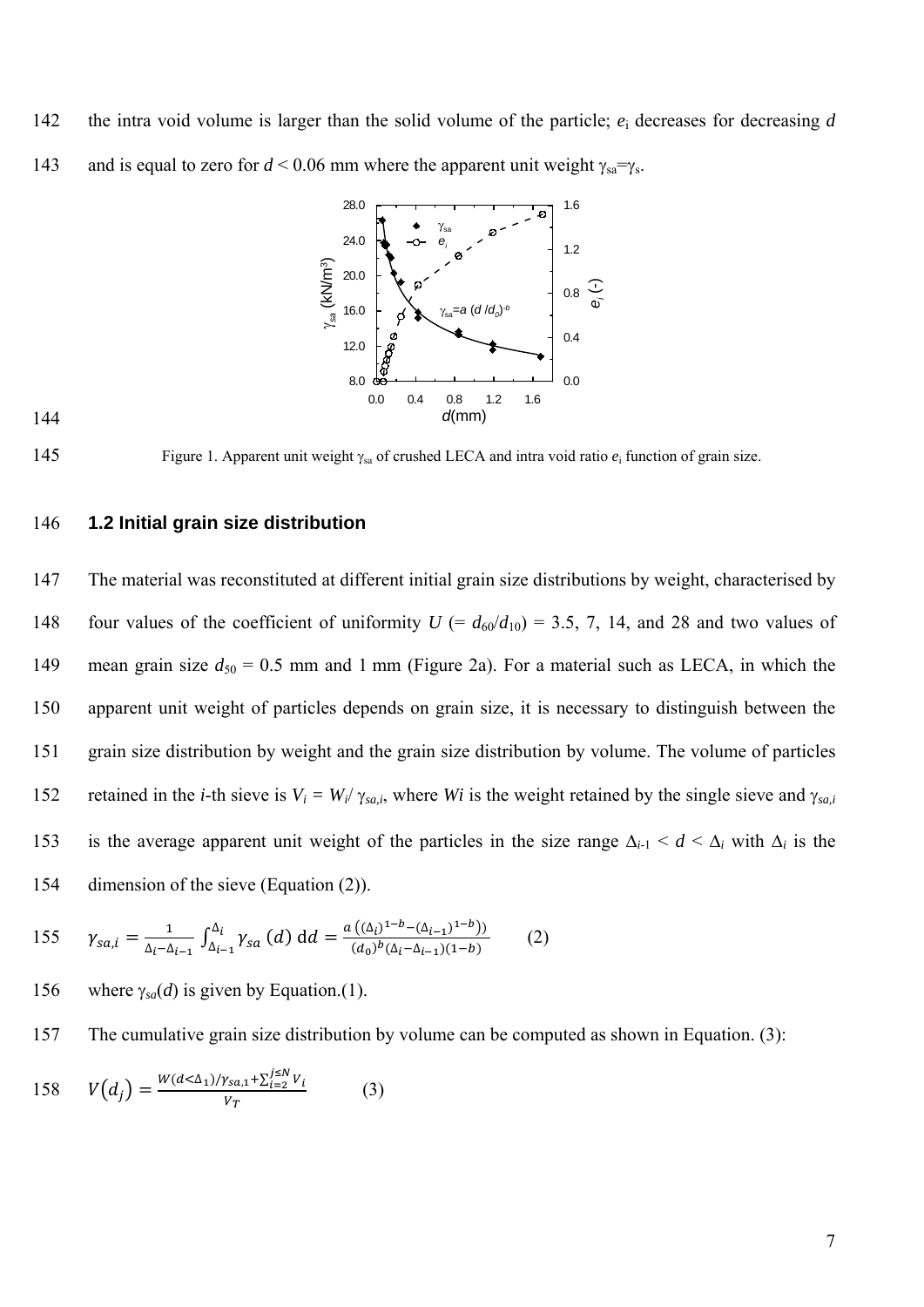159 in which  $\gamma_{sa,1}$  is the average unit weight of the material with dimensions smaller than  $\Delta_1$  and  $160$   $V_T = W(d < \Delta_1)/\gamma_{sa,1} + \sum_{i=2}^{N} V_i$ , is the total (apparent) volume of the solids in the sample (after 161 Casini *et al.,* 2013)

162 Figures 2a-b show the initial grain size distributions by weight and by volume tested under 1D 163 compression. The initial GSDs can be described with the fractal equation  $P = (d/d_{\text{max}})^{\beta}$  where  $d_{\text{max}}$  is 164 the maximum diameter and  $\beta = 3-\alpha$  is the fractal dimension. The equation parameters can be 165 computed as  $d_{\text{max}} = d_{50}/0.5^{1/\beta}$  and  $\beta = \log_{U}6$ . The corresponding values of parameters  $\beta_p$  (by weight) 166 and  $\beta_v$  (by volume) of the tested initial GSDs are reported in Figure 2c as a function of the initial 167 uniformity U. As *U* increases, the values of  $\beta$  decrease, reaching an asymptotic horizontal value for 168 *U* ≥ 40. In the range of interest (*U* = 3.5-28)  $\beta_p$  (by weight) assumes lower values than  $\beta_v$  (by 169 volume). B represents the slope of GSDs curve, and the slope of the GSDs by weight is lower than 170 the GSDs by volume because smaller diameters *d* have larger unit weight than bigger ones.



172 Figure 2. a) initial GSDs by weight; b) initial GSDs by volume for  $U=3.5,7.0,14,28$  and  $d_{50}=0.5,1.0$  mm; c) β versus uniformity coefficient *U*. uniformity coefficient *U*.

174

#### 175 **1.3 Evolution of grain size distribution with loading**

176 The experimental programme consisted of 64 one-dimensional compression tests with a maximum 177 vertical stress spanning from 0.25 MPa to 50 MPa (see Table 1). More in detail, three sets of 1-D 178 compression tests were carried out, depending on the range of maximum vertical stress attained 179 during the test: for  $0.25 \le \sigma_{v,max} \le 2$  MPa, standard incremental loading oedometer tests on samples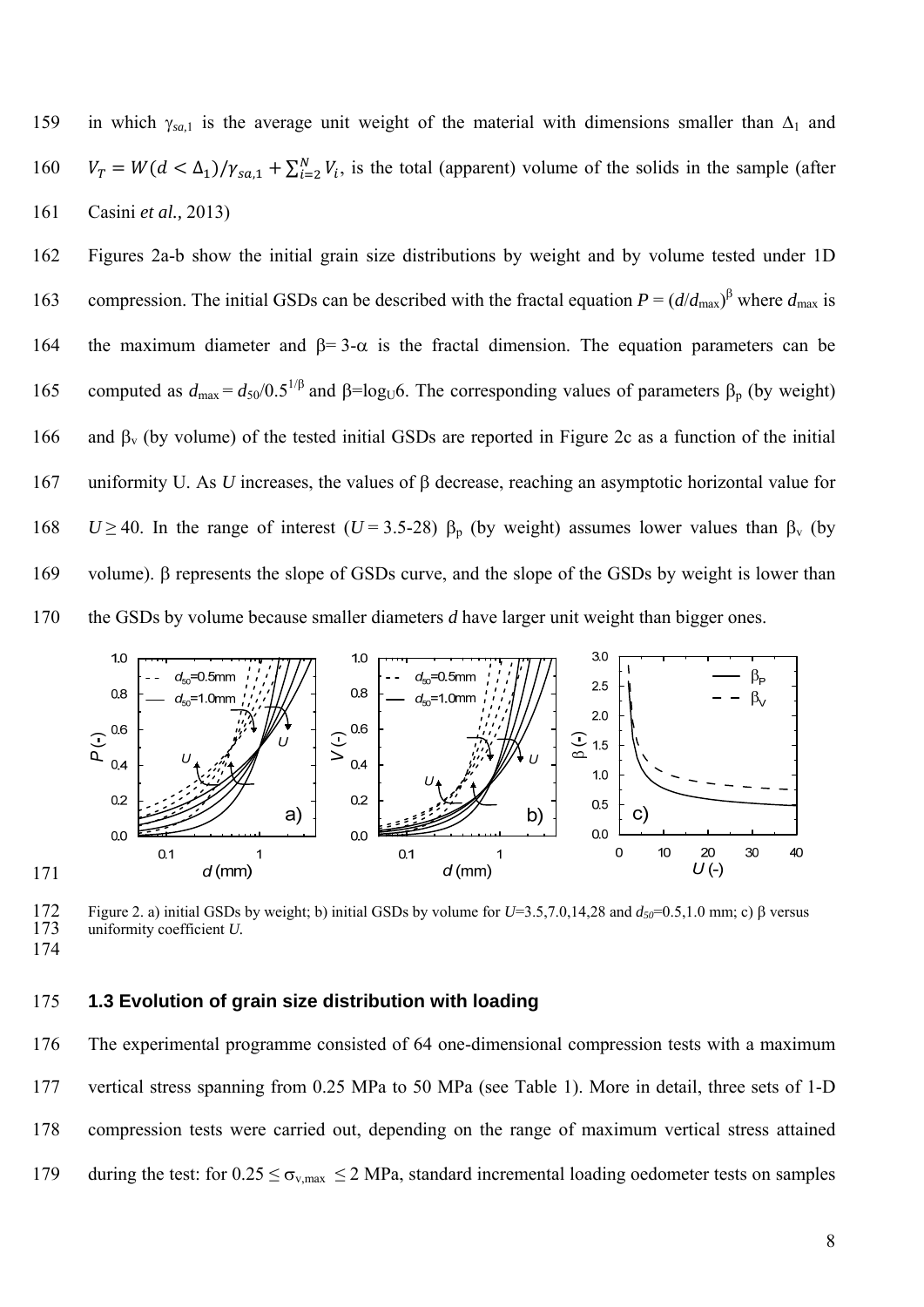180 with diameter  $D = 71.36$  mm and height  $H = 20$  mm; for  $5 \le \sigma_{vmax} \le 12.6$  MPa, displacement 181 controlled 1D compression at a constant axial displacement rate of 1 mm/min, on samples with 182  $D = 100$  mm and  $H = 40$  mm, using a loading frame with maximum capacity of 100 kN, 183 corresponding to a maximum vertical stress  $\sigma_{v,max} = 12.6 \text{ MPa}$ ; for  $25 \le \sigma_{v,max} \le 50 \text{ MPa}$ , 184 displacement controlled 1D compression at a constant axial displacement rate of 1 mm/min, on 185 samples with *D* = 50 mm and *H* = 80 mm, using the same loading frame whose capacity in this case 186 corresponds to a maximum vertical stress  $\sigma_{\text{vmax}} = 50$  MPa. The dimensions of the samples for the 187 last series of tests derives from a compromise between conflicting issues: reaching high level of 188 stress, avoiding boundary effects and reducing lateral friction. For a given apparatus force capacity, 189 an increasing vertical stress level is reachable reducing the diameter of the cell. Large values of 190 stress  $\sigma_{v,max}$ , inducing huge axial displacements, reduce the distance between the plates so far to 191 give rise to boundary effects on state of stress. To avoid this kind of boundary effect, for the high 192 stress tests, a taller sample is adopted, which however led to an increase of lateral friction not 193 considered in this study (Guida *et al.,* 2016). The procedure to reconstitute the samples consists of: 194 (i) preparing the initial GSD by sieving, (ii) manual mixing, (iii) dry pluviation inside the cell.

195 Figure 3 shows the deformation measured at the target vertical stress as function of the samples 196 initial uniformity for  $d_{50} = 0.50$  mm (Fig. 3a) and  $d_{50} = 1$  mm (Fig. 3b). For  $U = 3.5$  and 197  $d_{50} = 0.5$  mm (Fig. 3a), the vertical deformation increases with  $\sigma_{\text{vmax}}$  from a minimum of  $\varepsilon_{\text{amin}}$  0.1 198 with  $\sigma_{\text{vmax}} = 0.25 \text{ MPa}$ , to a maximum of  $\varepsilon_{\text{amax}}$  -0.62 at  $\sigma_{\text{vmax}} = 50 \text{ MPa}$ . Similar trends were 199 obtained for other values of *U* and for  $d_{50} = 1.0$  mm. At low stress levels (up to 1-2 MPa), the values 200 of final vertical deformation are independent of *U* while at higher stress (> 2.0 MPa), the better 201 graded samples, with higher values of *U*, show a stiffer response. This may be attributed to a more 202 effective cushioning effect, taking place for the better-graded samples, due to a better packing and 203 an increases in the coordination number.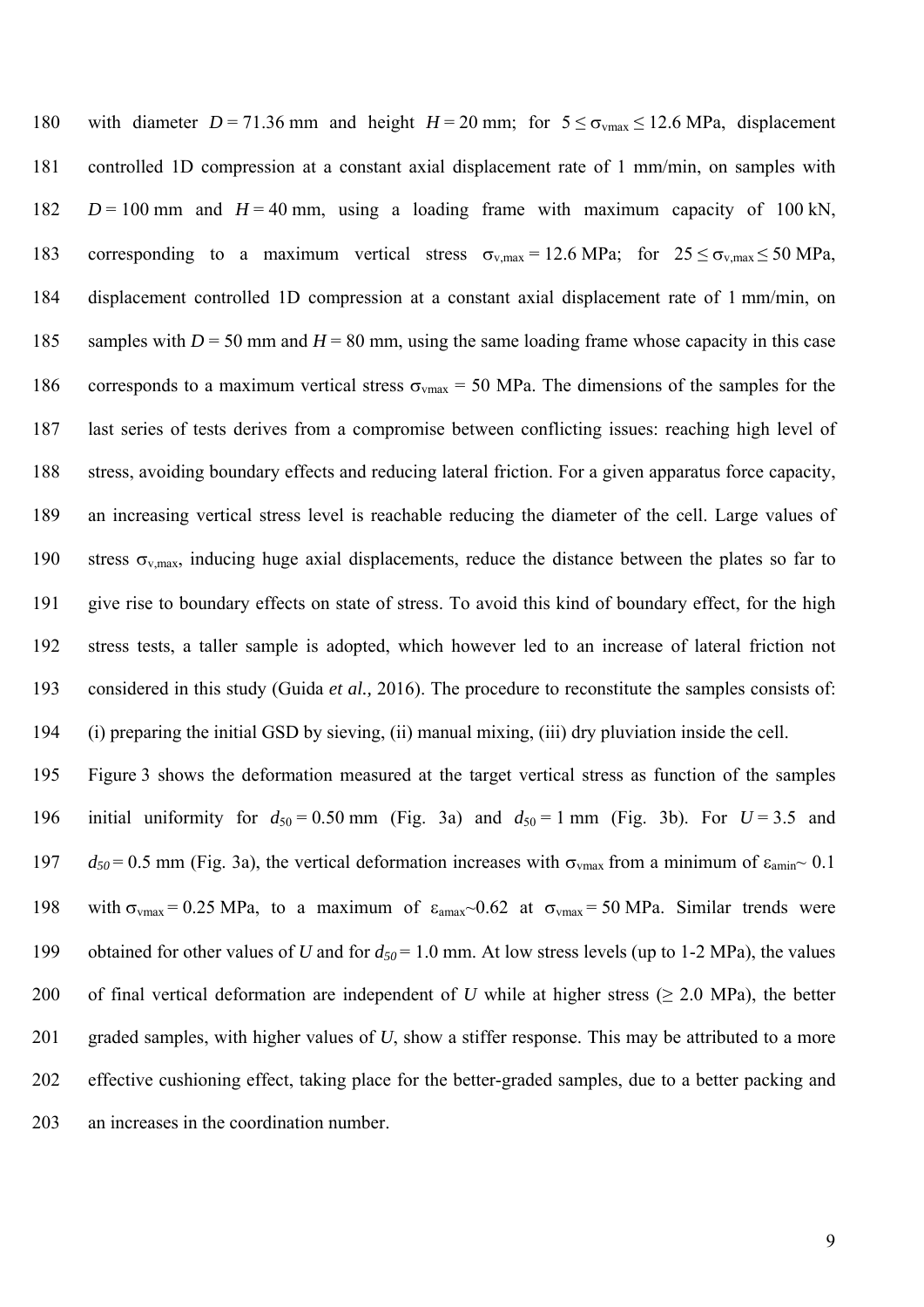

204

205 Figure 3. Maximum measured axial deformation,  $\varepsilon_a$ , versus initial uniformity, *U*: a)  $d_{50}$ =0.5 mm; b)  $d_{50}$ =1 mm.



207 Figure 4. Grain size distribution by volume at increasing vertical stress for samples with with  $d_{50}=0.50$  mm 208 Figure 4 shows the evolution of the GSD by volume measured at different maximum vertical stress 209 for samples with  $d_{50} = 0.50$  mm. Between 0 and 5 MPa, an increase of the percentage of finer 210 particle at constant *d*max is observed. At 25 MPa the percentage of fines of the GSDs is further 211 increased and all the GSDs converge for diameters *d* < 0.25 mm, while the upper part of the curves 212 shows a slight rotation around *d*max. This behaviour is related to a more pronounced increase of the 213 fine particles for samples characterized by a lower initial uniformity. At 50 MPa a further increase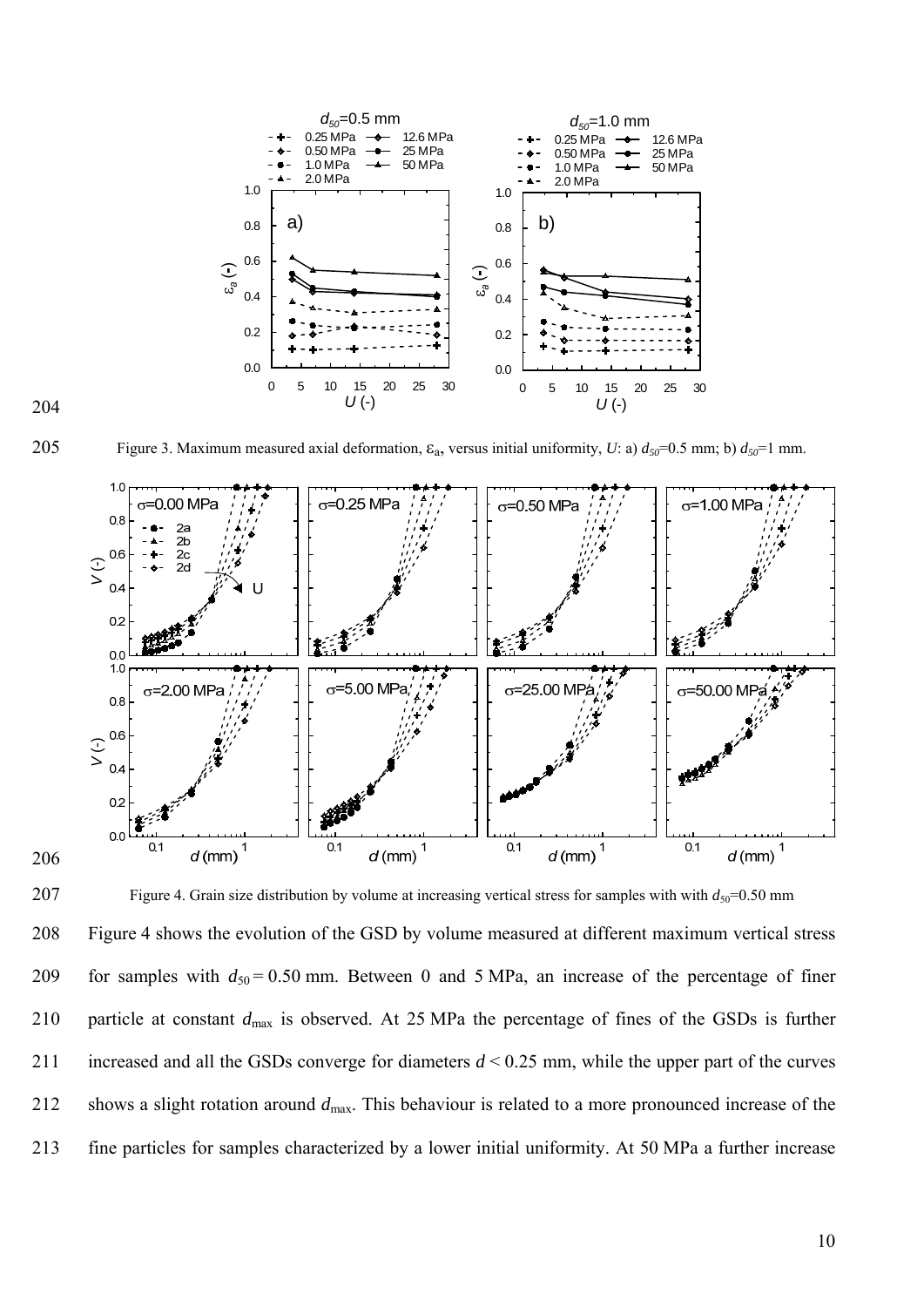214 of the percentage of fine smaller particles is measured, with the tail of the GSDs moves further



216



217 Figure 5. Grain size distribution by volume at increasing vertical stress for samples with  $d_{50}=1.00$  mm 218 Figure 5 reports the evolution of the GSDs with loading for samples with  $d_{50}$ = 1.0 mm. Between 0 219 and 5 MPa the diameter of the intersection point d<sub>int</sub> of the curves moves rightwards and upwards 220 due to a small increase of the particles with *d* < 0.75 mm.

221 Figure 5 shows an overlapping of the tail of the GSD curves at 25 MPa for *d* < 0.425 mm, while the 222 curves rotate around *d*max. The percentage of particles with medium-small diameter increases 223 between 5 and 25 MPa, especially for samples characterised by medium-low initial uniformity *U*.

224 Moving from 25 MPa to 50 MPa the upper parts of the GSDs tend to overlap with a counter 225 clockwise rotation around the intersection point ( $V = 0.70$  and  $d = 0.65$  mm), and a slight reduction 226 of the maximum diameter, somewhat more pronounced for higher uniformities. The fact that this 227 was not observed for samples with an initial  $d_{50} = 0.5$  mm, where the position of the intersection 228 point was not changing with loading, is probably due to the higher strength of smaller particles 229 which inhibits reductions of *d*max and the associated increase of the percentage of medium sized 230 particles.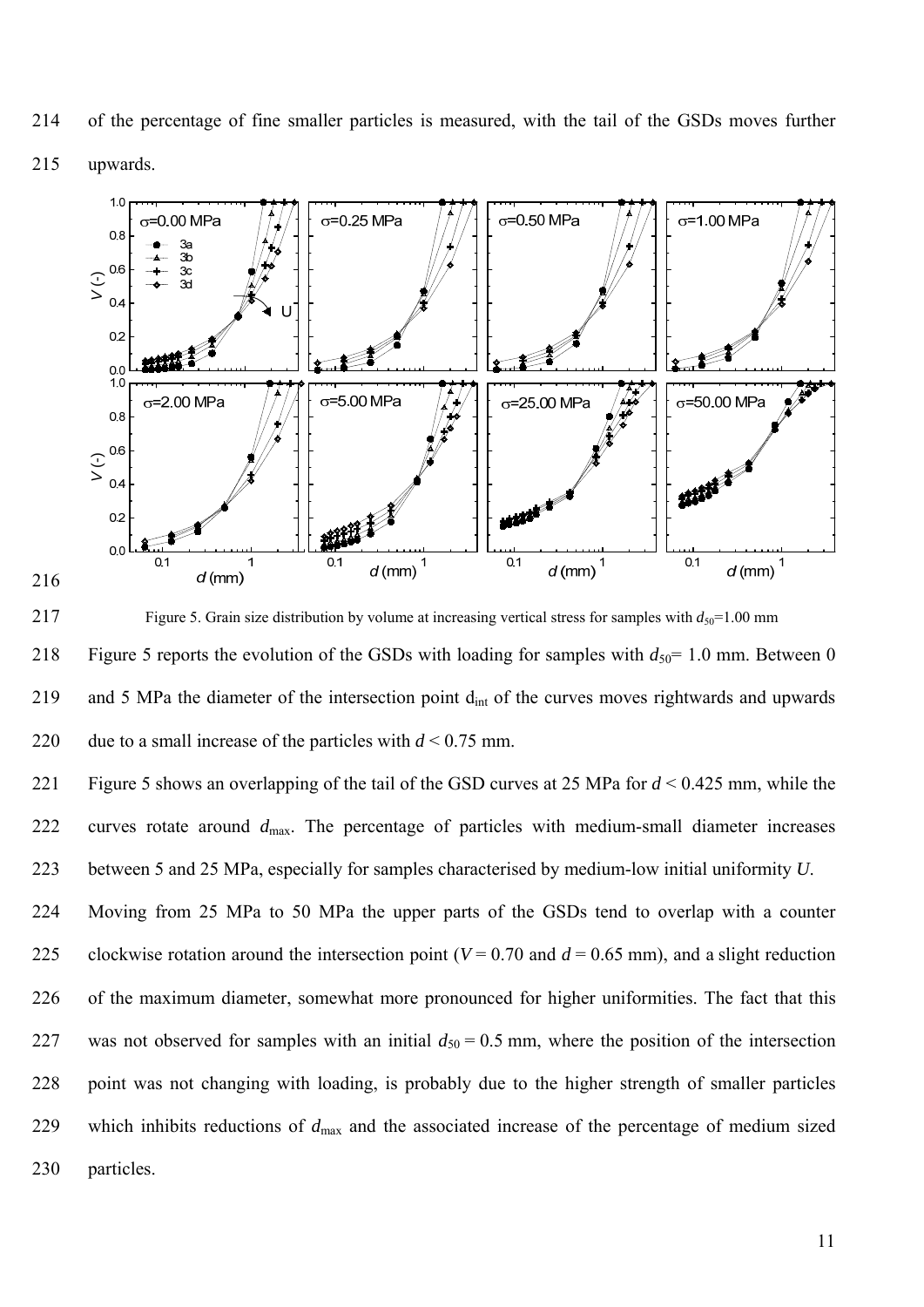231 The final GSDs, corresponding to a maximum vertical stress  $\sigma_{vmax}$  = 50 MPa, are very similar for all 232 the samples tested (Figures 4 and 5), regardless of the initial values of *U* and  $d_{50}$ , particularly for the 233 small diameters.

234

237

## 235 **2. Modelling the GSD evolution with Weibull distribution**

#### 236 **2.1 Weibull equation**

238 The data illustrated above were fitted using a Weibull distribution. This is widely used in reliability 239 engineering due its versatility and relative simplicity. The Weibull distribution is a flexible function 240 used by different authors to describe the multi-scale features of granular materials with grain 241 crushing (*e*.*g*. McDowell *et al.*, 1997; Zhang *et al*., 2015; Zhang *et al*., 2016).

242 The Weibull distribution is defined on positive and real numbers by the following repartition 243 function:

244 
$$
F(X) = 1 - \exp[-(X/\lambda)^k]
$$
 (4)

245 where  $F(X)$  is the cumulative probability that a variable is less or equal to X,  $k > 0$  is a shape 246 parameter and  $\lambda > 0$  is a scale parameter of the distribution. The probability density function f is 247 calculated from the derivative of the repartition function:

$$
248 \t f(X) = k/\lambda^k \cdot X^{k-1} \cdot \exp[-(X/\lambda)^k]
$$
\n(5)

249 Within the framework of statistic, particle breakage can be considered as a probabilistic event. 250 When the stress or the strain has reached a sufficient level, some particles may break, depending on 251 the contact forces applied on it and on its resistance. The breakage probability depends on:

- 252 macroscopic factors, such as stress level, average diameter, coordination number which 253 affect the particle contact force;
- 254 microscopic factors, such as component minerals, particle shape, diameter and imperfections 255 related to the particle resistance (Guida *et al*., 2016).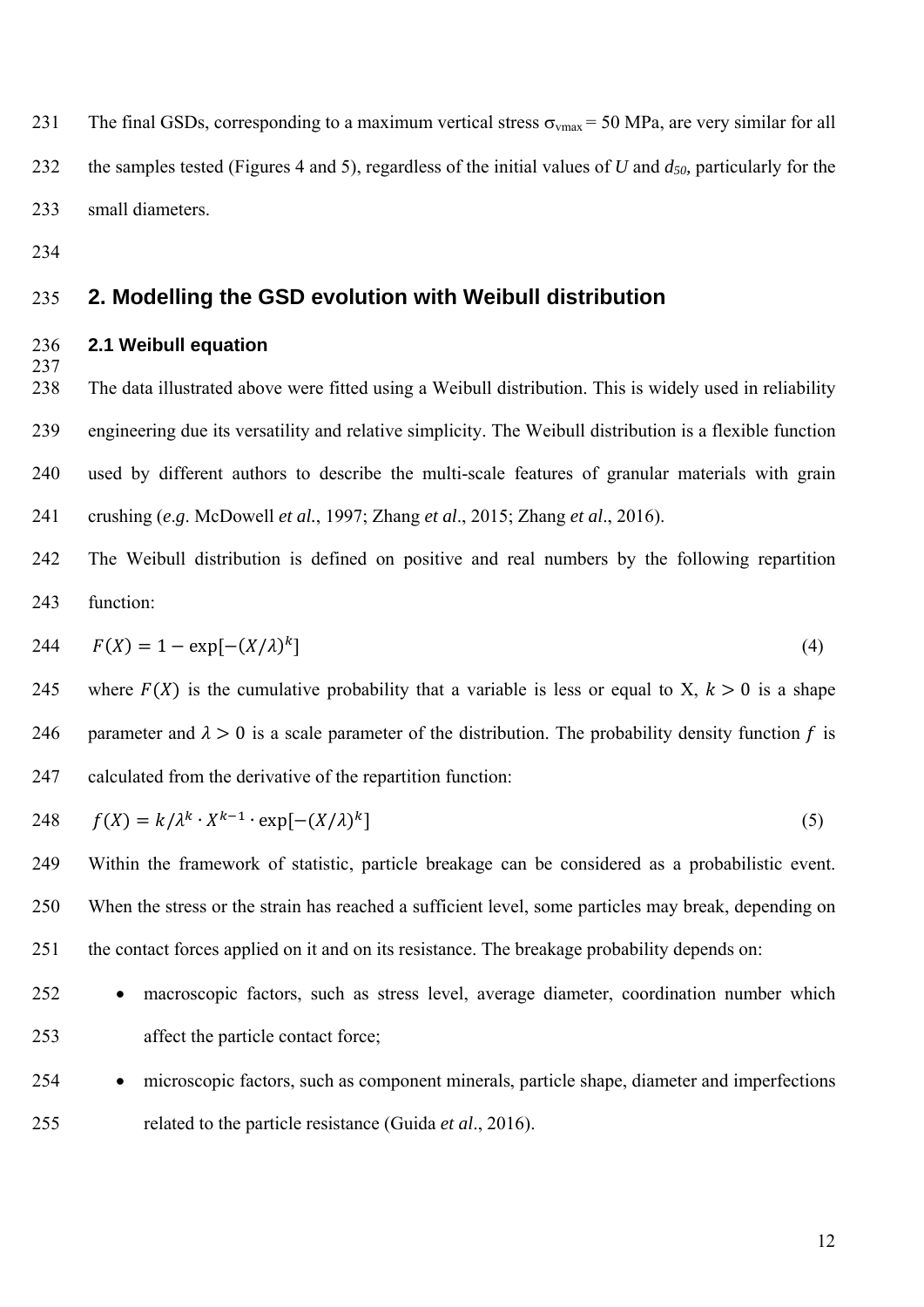256 If *X* is the particle diameter, the Weibull distribution *F* represents the cumulative passing by 257 volume. Figure 6 illustrates the effect of varying parameters  $k$  and  $\lambda$  on the shape of the GSD. The 258 scale parameter  $\lambda$  represents the diameter at which  $V = 0.63$ . Fixing k and varying  $\lambda$  (Figure 6a) the 259 Weibull distribution translates keeping its shape. The Weibull distribution is S-shaped with a 260 maximum slope depending on the shape parameter  $k$ : as  $k$  increases, the distribution becomes 261 steeper, while lower values of *k* result in a flatter shape of the distribution (Figure 6b). The 262 derivative of *F* with respect to  $log(d)$ :

$$
263 \t\partial F/\partial \log(d) = d^{k-1}/\lambda^k \exp[-(d/\lambda)^k] \partial d/\partial \log(d)
$$
\n(6)

264 has a characteristic "bell" shape attaining a the maximum proportional to the value of  $k$  through 265 coefficient  $k \cdot \ln(10)/e = 0.847 k$  for  $d = \lambda$  (Figs. 6c and 6d)

266



 $\frac{267}{268}$ 

Figure 6 – Weibull distribution function for different values of  $\lambda$  (a) and **k** (b), and their derivatives by **log(d)** (c,d). 269



271 grain size distribution than the single Weibull distribution function, due to the different evolution of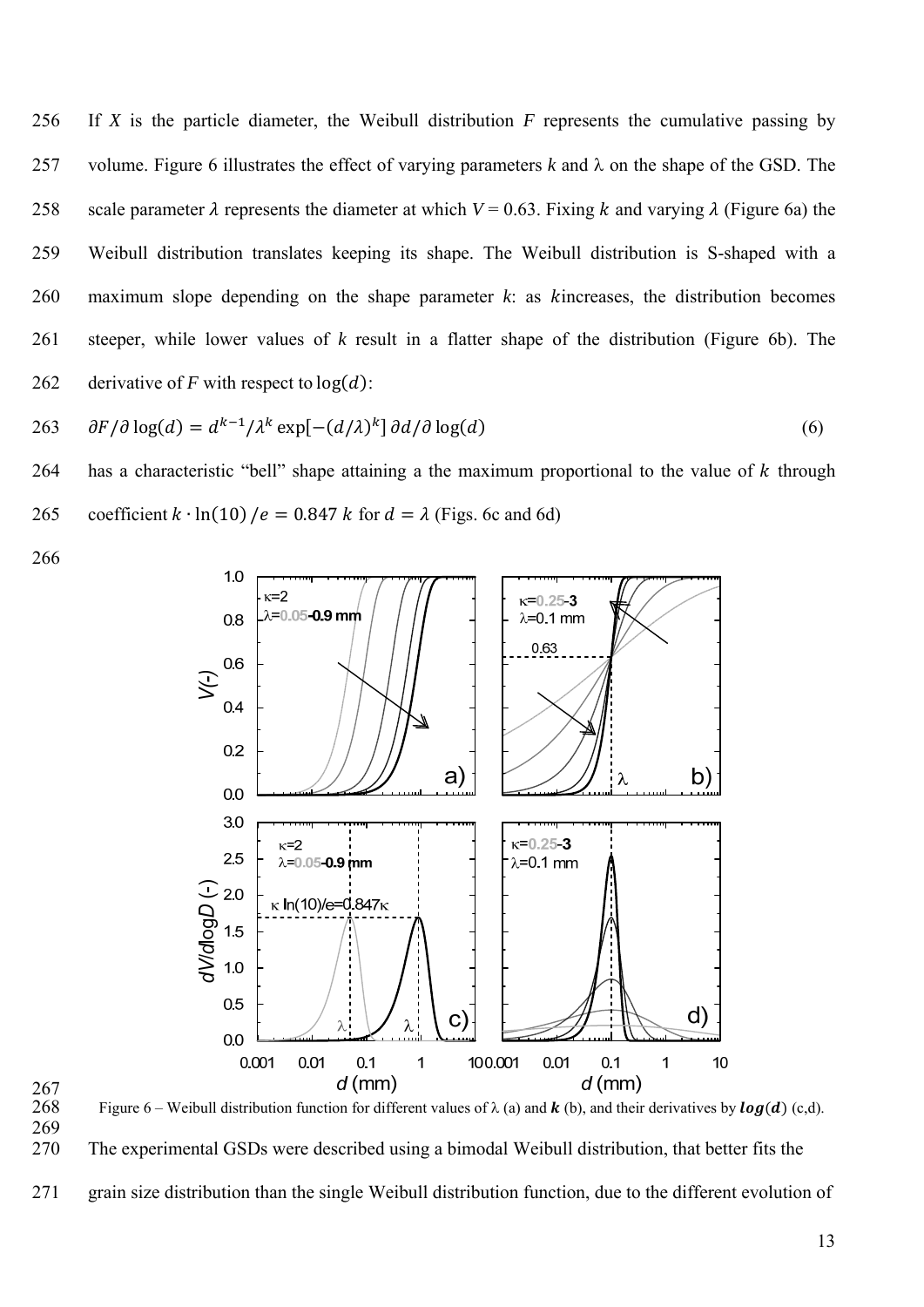272 larger and smaller particles as shown by the experimental results (Figures 7 and 8), weighted by  $w_1$ 273 and  $w_2$  (where  $w_1 + w_2 = 1$ ):

274 
$$
V(d) = w_1 \cdot (1 - \exp[-(d/\lambda_1)^{k_1}]) + w_2 \cdot (1 - \exp[-(d/\lambda_2)^{k_2}])
$$
 (7)

275 where *V* is the cumulative passing by volume,  $k_1$  and  $k_2$  the shape parameters,  $\lambda_1$  and  $\lambda_2$ the scale 276 parameters and d the diameter. The curve with weight  $w_1$  and the curve with  $w_2=1-w_1$  describe the 277 GSD of larger particles and of smaller particles, respectively. The model parameters have been 278 calibrated with the experimental results using the least square technique.

## 279 **2.2 Interpretation of the results**

280 Figure 7 (*d50*=0.50 mm) and Figure 8 (*d50*=1 mm) report the comparison between the data and their 281 best fit through the bimodal Weibull distribution over the entire range of diameters, for the different 282 uniformity and stress investigated.





284 Figure 7. Comparison between model and experimental data with  $d_{50}=0.50$  mm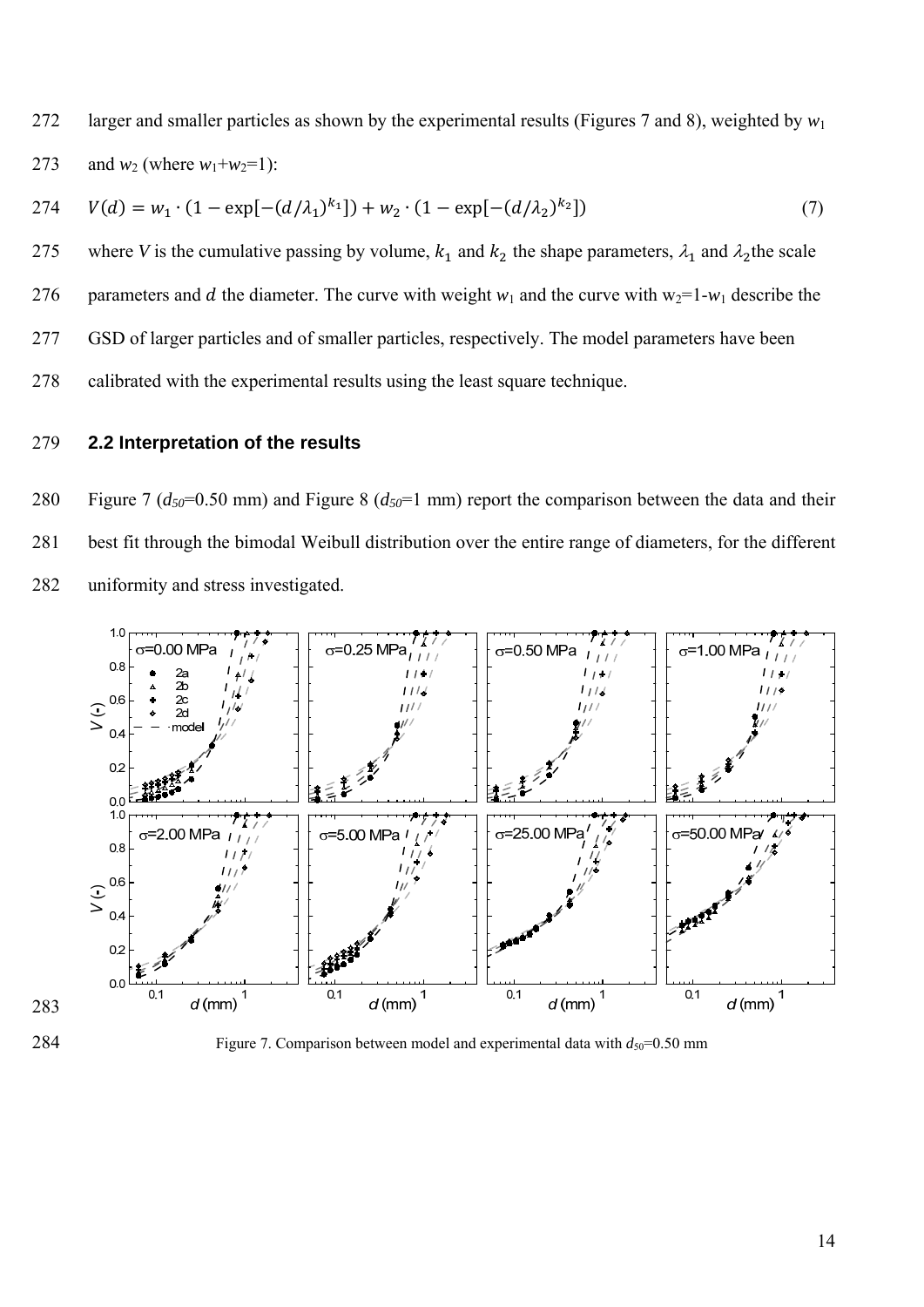



286 Figure 8. Comparison between model and experimental data with  $d_{50}=1.00$  mm

287 Figure 9 shows the compressibility curves in the  $e$ -logo<sub>v</sub> plane for all the samples taken to a 288 maximum vertical stress  $\sigma_{v,max} = 50 \text{ MPa}$ . The initial voids ratio of the samples characterised by  $289$   $d_{50} = 0.50$  mm are quite scattered, especially the most and the less uniform grading, probably due to 290 the different configuration that particles assume during sample preparation, that are not vibrated in 291 order to not cause grain crushing or asperities breakage. However, even if they start from different 292 values of the initial voids ratio, all the curves tend to converge for  $\sigma_{v,max} \ge 10$  MPa, (Figs. 9a and b) 293 and, therefore, the mechanical behaviour is unique.

294 The compressibility behaviour of a granular material with grain crushing is driven by two main 295 mechanisms: particles rearrangement and grain crushing (including asperity breakage). Depending 296 on the range of stress investigated, one or the other may prevail. The compressibility curve of 297 LECA shows a typical S-shaped form. This can be divided in three ranges of vertical stress:

# 298 1) rearrangement of the particles in the form of sliding and rotation occurs with negligible 299 grain crushing up to the initial crushing point stress  $\sigma_p$ ;

300 2) most grain crushing occurs between the yielding point stress p, corresponding to the stress 301 of the big amount of crushing, and the stress corresponding to the point of inflection  $\sigma_s$ . In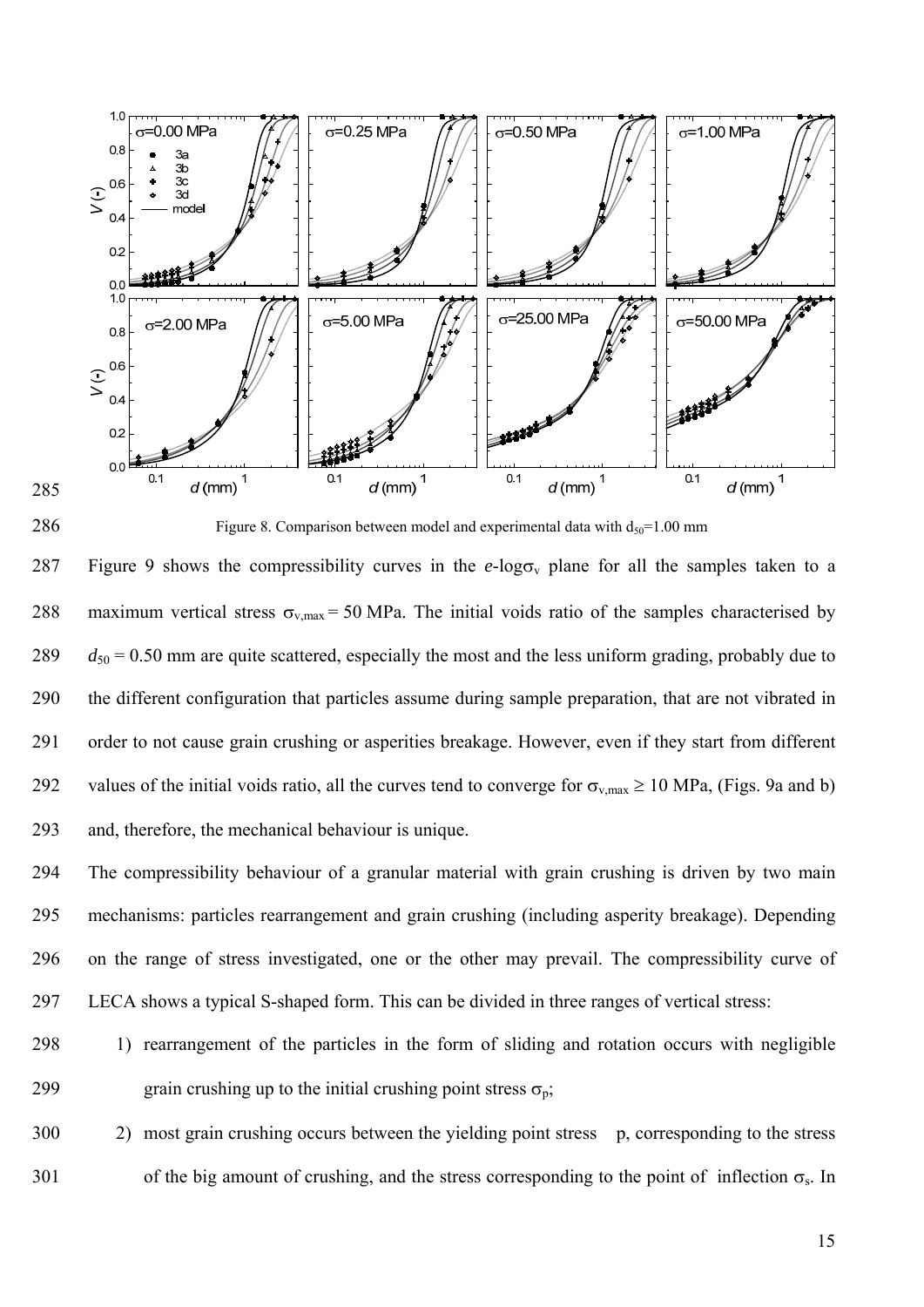302 this stress range the compressibility curve is steeper due to the particle crushing and 303 rearrangement under medium-high stress;

304 3) for stress larger than that corresponding to the point of inflection,  $\sigma_s$ , particle crushing is no 305 longer the main deformation mechanisms, even if some crushing still occurs, and the curve 306 becomes flatter.

307 Figure 9 also reports the ranges of crushing point yielding stress and inflection point stress obtained 308 from the experimental data. They are  $\sigma_p = 0.5 - 2$  MPa and  $\sigma_s = 6-15$  MPa with  $d_{50} = 0.50$  mm and 309  $\sigma_p = 0.7$ -2.8 MPa and  $\sigma_s = 7$  - 20 MPa with  $d_{50} = 1$ mm.



310

311 Figure 9. Compressibility curves in the  $\log \sigma_v$ -*e* plane: a)  $d_{50}$ =0.50 mm; b)  $d_{50}$ =1 mm.

312

313 Figure 10 shows the evolution of the fitting parameters  $\lambda_1$ ,  $k_1$ ,  $\lambda_2$ , and  $k_2$ , obtained fitting the data 314 with equation (7), as a function of the applied stress for all the samples with an initial  $d_{50} = 0.5$  mm. 315 As a first approximation, the evolution of the Weibull parameters may be taken as an indication of 316 the evolution of grain crushing with applied stress. Parameters  $\lambda_1$  and  $k_1$ , and  $\lambda_2$  and  $k_2$  represent the 317 diameter at which the cumulative passing by volume is 0.63, and the maximum slope of the larger 318 and smaller GSDs, respectively (see Figure 6).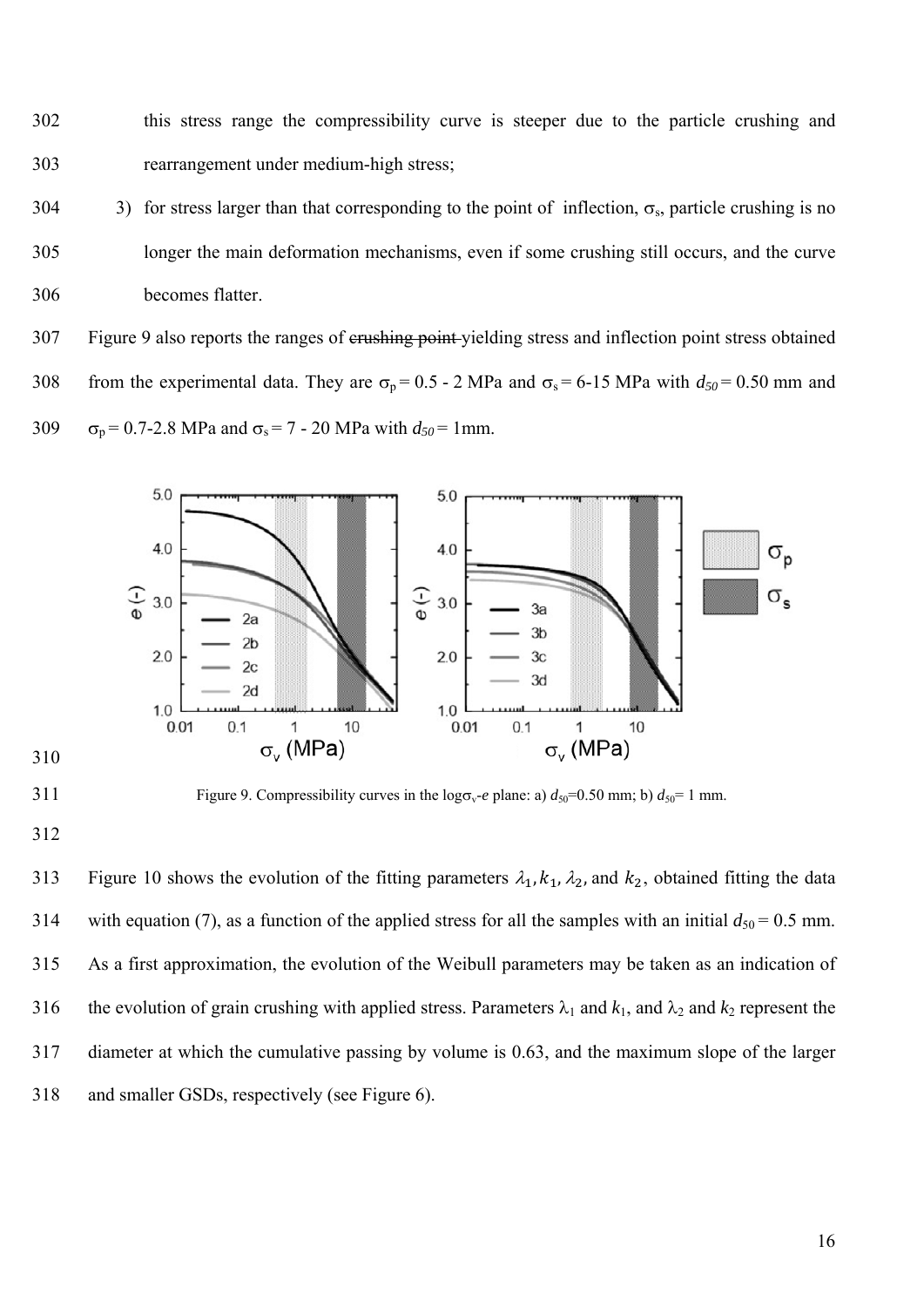





 $320$  Figure 10. Weibull parameters for all samples with  $d_{50}=0.50$  mm

321 Parameter  $\lambda_1$  (macro diameters) exhibits a slightly decreasing trend for all the tested samples 322 (Figure 10a) and an increasing slope in the range of stress corresponding to the inflection point; this 323 is more pronounced for  $U = 28$  (sample 2d). This shows that the larger particles start to break only 324 as they cross the inflection stress. The macro GSD becomes flatter with increasing vertical stress, as 325 *k*1 decreases, with an increasing rate in the range of stress corresponding to the inflection point 326 (Figure 10c).

327 For all the samples, parameter  $\lambda_2$  starts to decrease well before parameter  $\lambda_1$ , at an applied vertical 328 stress corresponding to the yielding point stress (Fig. 10b), with the implication that the smaller  $329$  GSD shifts significantly to the left. The smaller GSDs become flatter as parameter  $k_2$  decreases. As 330 the stress approaches the range of  $\sigma_s$ ,  $\lambda_2$  decreases with a nearly linear rate in the semi-log plane. It 331 is interesting that, at high stress,  $k_2$  and  $\lambda_2$  tend to unique values of  $\lambda_2 \approx 0.10$  and  $k_2 \approx 0.62$ 332 independently of the initial uniformity *U*. This indicates that, upon loading, the GSDs of the 333 smaller-diameters tend to become the same, irrespectively of their initial distribution. The data in 334 Figure 10 suggest that the shape of the compressibility curve and the evolution of the GSD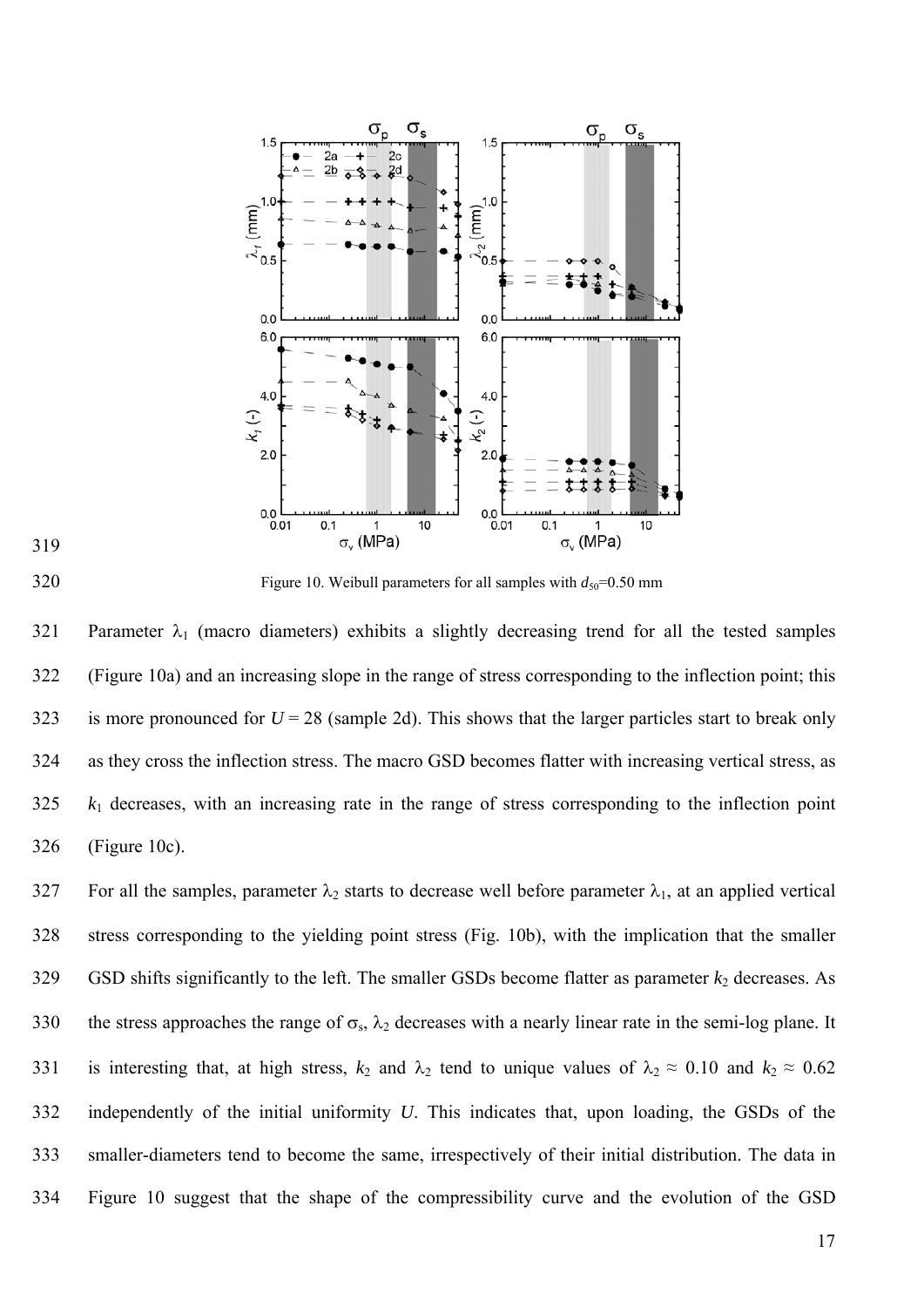335 (represented by the evolution of  $\lambda$  and  $k$ ) are linked to one another. As most crushing takes places at 336 stresses between  $\sigma_p$  and  $\sigma_s$ , it is in this range that the compressibility curve is steepest, and this is 337 particularly true for samples characterised by a lower initial uniformity (less graded). The 338 compressibility curves overlap when the applied vertical stress is larger than the stress at the point 339 of inflection and their slope after the point of inflection is the same independently of the initial 340 voids ratio and uniformity.



341

 $342$  Figure 11. Weibull parameters for samples with  $d_{50}=1.00$  mm

343 Figure 11 shows the evolution of Weibull parameters for all the samples with an initial  $d_{50} = 1$  mm. 344  $\lambda_1$  and  $k_1$  (larger diameters) are essentially constant up to stresses in the range between  $\sigma_p$  and  $\sigma_s$ , 345 and then start to decrease, possibly with the only exception of sample characterised by an initial 346 *U* = 3.5. At the maximum applied vertical stress,  $\lambda_1$  takes a unique value of  $\lambda_1 \approx 0.95$ , and this is 347 reflected in the fact that, at 50 MPa, the GSD of samples with an initial  $d_{50} = 1.0$  mm, tend to 348 overlap (see Fig. 5). Parameter  $\lambda_2$  (Fig. 11b) shows a drastic reduction, starting at stress levels in the 349 range of the crushing point stress, indicating a substantial shift to the left of the GSD associated to 350 the micro-diameters. Parameter  $k_2$  shows a decrease with applied stress after the crushing point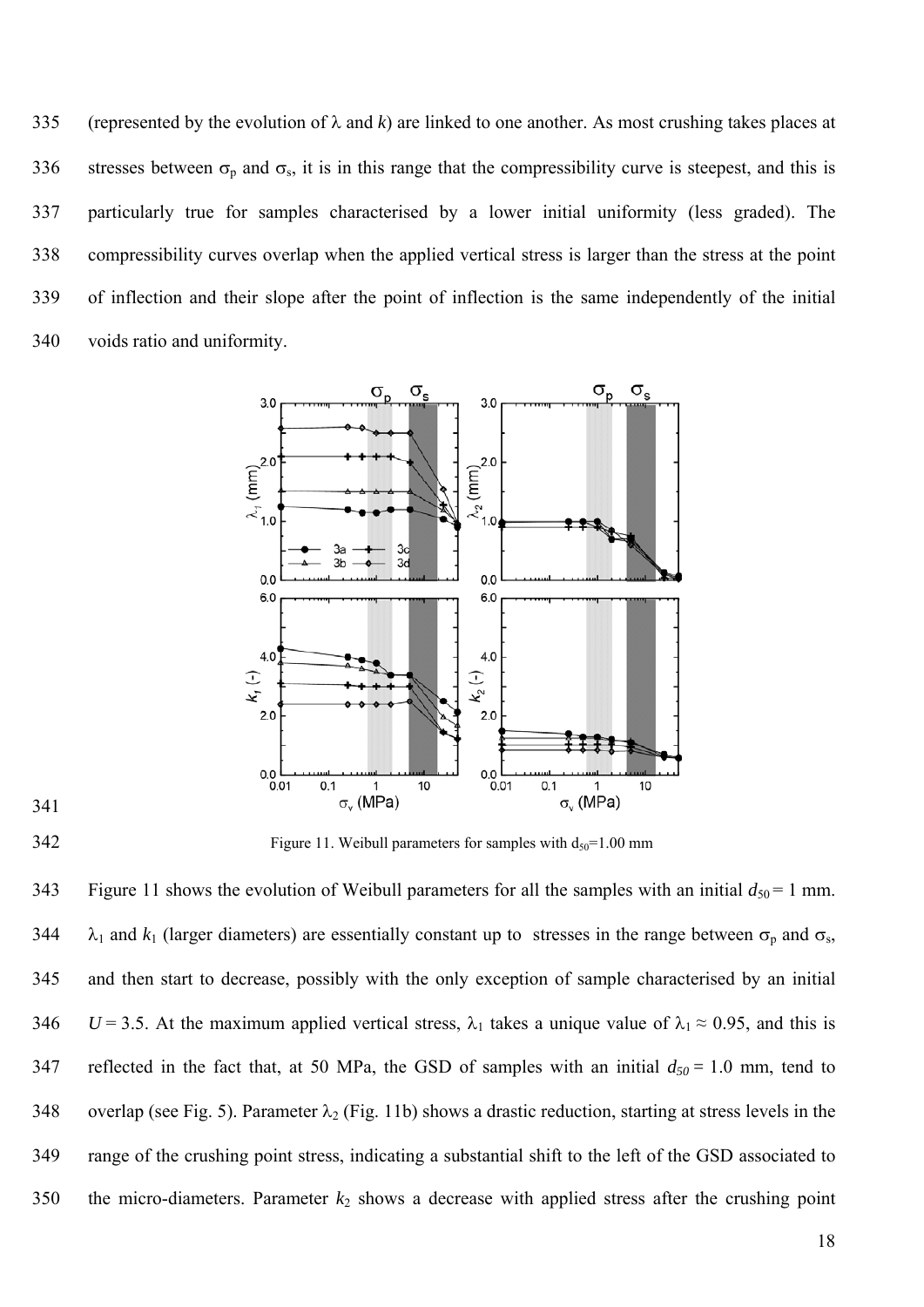351 stress,  $\sigma_p$ , indicating that as the GSD associated to the smaller-diameters shifts to the left, it also 352 becomes flatter. For samples with initial  $d_{50} = 1.0$  mm, at large vertical stress, parameters  $\lambda_2$  and  $k_2$ 353 tend to unique values of  $\lambda_2 \approx 0.05$  and  $k_2 \approx 0.60$ . The tendency of the parameters  $k_2$  and  $\lambda_2$  to 354 become the same independently by the initial GSD is consistent with the existence of an ultimate 355 GSD, anyway further crushing of the larger diameter is expected in order to describe the ultimate 356 GSD with a unique fractal curve. The value of  $w_2$  for the tested samples at higher vertical stress 357 ranging between 0.4 (GSD with initial  $d_{50}=0.5$  mm) to 0.6 (GSD with initial  $d_{50}=1.0$  mm).

358

## 359 **Conclusions**

360 The paper reports the results of an extensive laboratory investigation of grain crushing under one-361 dimensional compression, conducted on an artificial material with crushable grains. The samples 362 were prepared by dry pluviation, in reduced diameter cells in order to reach higher stresses. The 363 long-term objective of the study is to gain a deeper understanding of the behaviour of granular 364 materials with crushable grains from moderate to high stress, and to develop constitutive equations 365 that incorporate the effects of an evolving grain size distribution.

366 The material used for the experimental work is a Light Expanded Clay Aggregate (LECA) whose 367 grains break at relatively low stress. Reconstituted samples were prepared with different initial grain 368 size distributions and their evolution observed under one-dimensional compression. The grain size 369 distributions before and after loading were described using a bimodal Weibull function, resulting 370 from the superposition of two curves with weights  $w_1$  (referred to the upper part of the grain size 371 curve, bigger diameter) and  $w_2=1-w_1$  (referred to the lower part of the grain size curve, smaller 372 diameter). The evolution of the best-fit Weibull parameters with applied stress carries information 373 on the mechanisms of grain crushing and can be linked to the compressibility of the material.

374 The observed compressibility curves show a typical S-shape characterized by two point of changing 375 of slope, yielding stress point and the stress at the point of inflection respectively, dividing the 376 investigated stress range into three regions. For stresses lower than the yielding stress, particle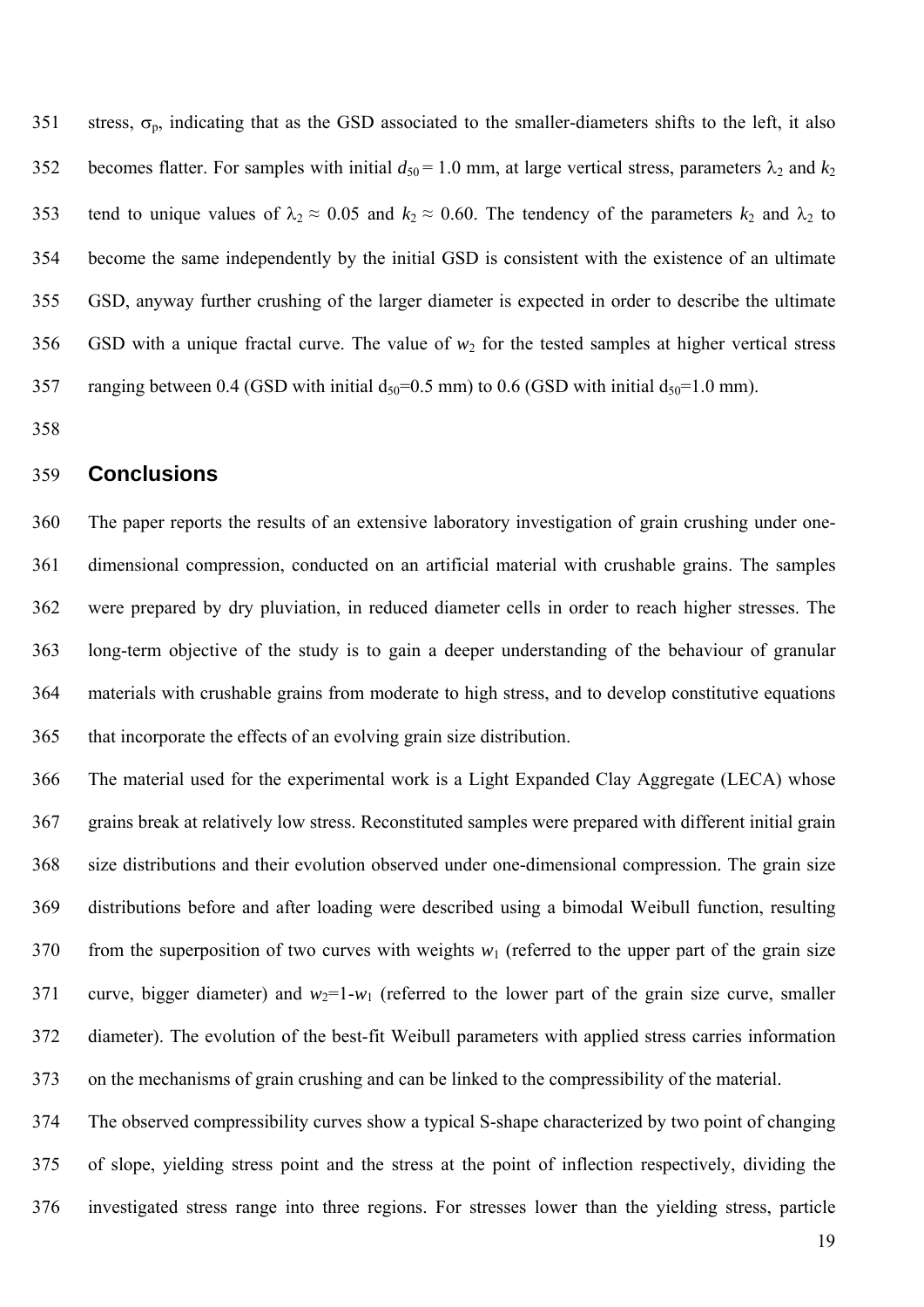377 rearrangement occurs in the form of sliding and rotation. For stresses between the yielding stress 378 and the stress corresponding to the point of inflection, significant particle crushing superimposes to 379 particle rearrangement, causing a marked increase of compressibility. For stresses larger than the 380 stress corresponding to the point of inflection, particle crushing is no longer the main deformation 381 mechanism, and, although some breakage still occurs, the compressibility decreases.

382 This is demonstrated by the evolution of the best-fit Weibull parameters. Specifically, the best-fit 383 parameters describing the micro diameters start to decrease as the applied vertical stress reaches the 384 yielding point stress, while larger stresses are required to modify the parameters describing the 385 macro diameters, which start decreasing at the stress corresponding to the inflection point stress.

- 
- 
- 
- 
- 
- 
- 
- 
- 
- 
- 
- 
- 
- 

#### **References**

- 401 ALONSO E., TAPIAS M., GILI J. (2012) *Scale effects in rockfill behaviour*. Géotechnique Lett.
- **2**, 3, pp. 155–160
- 403 BANDINI V., BIONDI G., CASCONE E., DI FILIPPO G. (2016) *Dynamic image analysis of*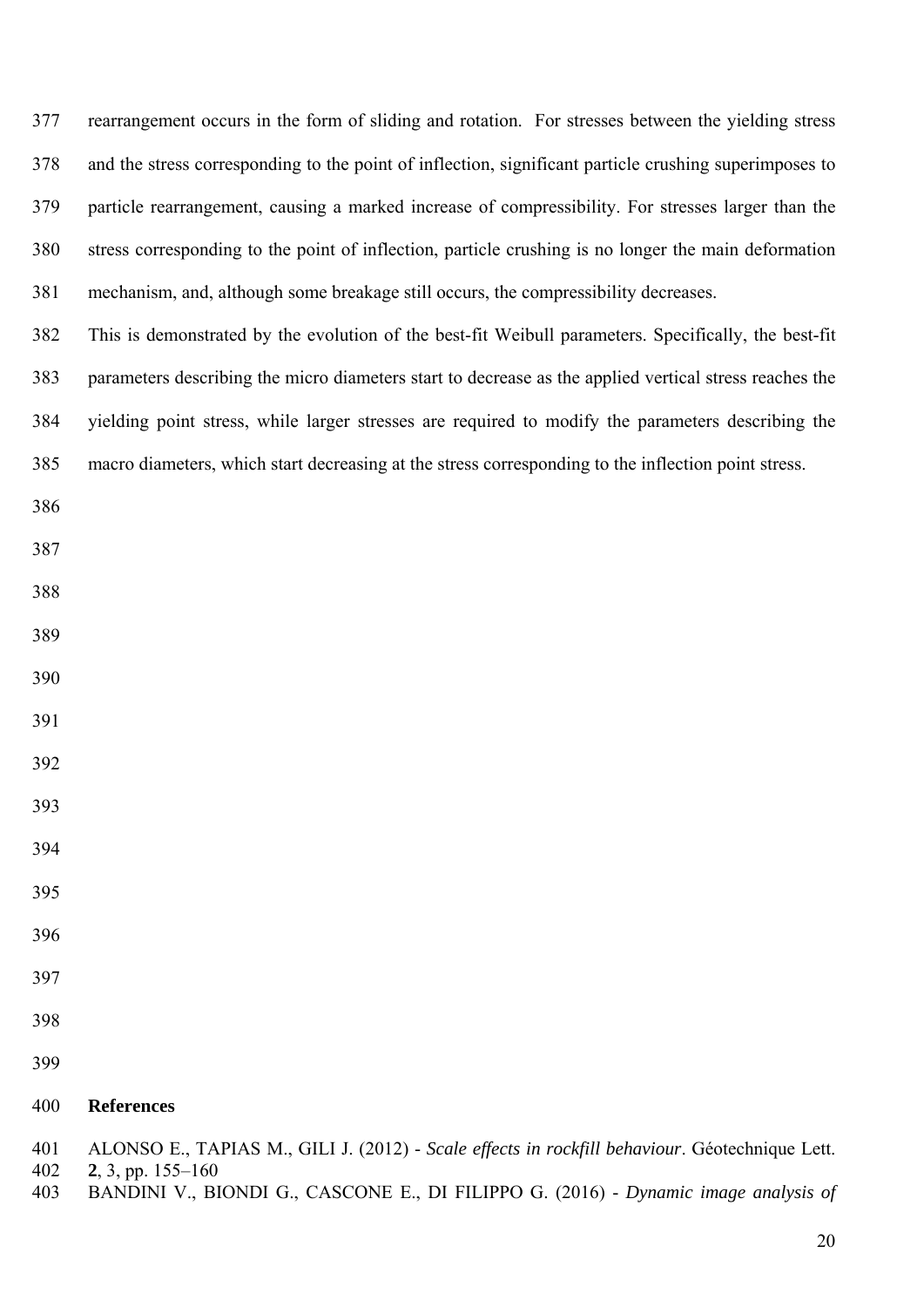- 404 *Etna Sand in one-dimensional compression*. Measurement in press
- 405 CASINI F., VIGGIANI G.M., SPRINGMAN S.M. (2013) *Breakage of an artificial crushable*  406 *material under loading*. Granular Matter **15**, 5, pp. 661-673.
- 407 DI PRISCO C., BUSCARNERA G. (2010) -Progettazione, esecuzione e controllo di rilevati leggeri 408 realizzati in argilla espansa. Rivista Italiana di Geotecnica, 3, pp. 10-29.
- 409 EINAV I. (2007) *Breakage mechanics. Part 1: theory*. Journal of the Mechanics and Physics of 410 Solids, **55**, 6, pp. 1274–1297
- 411 GUIDA G., BARTOLI M., CASINI F., VIGGIANI G.M.B. (2016) *Weibull Distribution to*
- 412 *Describe Grading Evolution of Materials with Crushable Grains*. Procedia Engineering, 158, pp.
- 413 75-80.<br>414 HARD 414 HARDIN B.O. (1985) - Crushing of soil particles. *Journal of Geotechnical Engineering*, ASCE 415 111, 10, pp. 1177–1192.
- 416 LACKENBY J., INDRARATNA B., MCDOWELL G., CHRISTIE D. (2007) *Effect of confining*
- 417 *pressure on ballast degradation and deformation under cyclic triaxial loading*. Géotechnique **57**, 6, 418 pp. 527–536
- 419 LADE P.V., YAMAMURO J.A., BOPP P.A. (1996) Significance of particle crushing in granular 420 materials. *Journal of Geotechnical Engineering* ASCE 122 (4): 309–316.
- 421 LEE, K. L., & FARHOOMAND, I. (1967). *Compressibility and crushing of granular soil in*
- 422 *anisotropic triaxial compression*. Canadian geotechnical journal, 4(1), 68-86.
- 423 LOBO-GUERRERO, S., & VALLEJO, L. E. (2005). *Discrete element method evaluation of*  424 *granular crushing under direct shear test conditions.* Journal of Geotechnical and 425 Geoenvironmental Engineering, 131(10), 1295-1300.
- 426 LUZZANI L., COOP M. R. (2002) *On the relationship between particle breakage and the critical*  427 *state of sands*. Soils Found*.* **42**, 2, pp. 71–82.
- 428 MARKS B., EINAV I. (2015) A mixture of crushing and segregation: The complexity of grainsize 429 in natural granular flows. *Geophys. Res. Lett.*, 42, pp. 1-8.
- 430 MCDOWELL G.R., BOLTON M.D., ROBERTSON D. (1996) *The fractal crushing of granular*
- 431 *materials*. Journal of Mechanics and Physics of Solids **44**, 12, pp. 2079–2102.
- 432 NAKATA A.F.L., HYDE M., HYODO H. (1999) *A probabilistic approach to sand particle*  433 *crushing in the triaxial test*. Géotechnique **49**, 5, pp. 567–583.
- 434 NAKATA Y., HYODO M., HYDE A.F., KATO Y., MURATA H. (2001) *Microscopic particle*
- 435 *crushing of sand subjected to high pressure one-dimensional compression*. Soils Found. **41**, 1, 436 pp.69–82
- 437 OKADA, Y., SASSA, K., & FUKUOKA, H. (2004). *Excess pore pressure and grain crushing of*
- 438 *sands by means of undrained and naturally drained ring-shear tests*. Engineering geology, 75(3), 439 325-343.
- 440 OVALLE C., FROSSARD E., DANO C., HU W., MAIOLINO S., HICHER P.Y. (2014) The 441 effect of size on the strength of coarse rock aggregates and large rockfill samples through 442 experimental data. *Acta Mechanica* **225**, 8, pp. 2199–2216.
- 443 SAMMIS C.G., BEN-ZION Y. (2008) *Mechanics of grain-size reduction in fault zones*. Journal of 444 Geophysical Research, 113, B02306, pp. 1-12.
- 445 SIMONINI P. (1996) *Analysis of behaviour of sand surrounding pile tips*. Journal of Geotech.
- 446 Engineering, 122, pp. 897-905.
- 447 WOOD D.M., MAEDA. (2008) *Changing grading of soil: effect on critical states*. Acta 448 Geotechnica, **3**, pp. 3–14
- 449 YASUFUKU N., HYDE A.F.L. (1995) *Pile end bearing capacity in crushable sand*.
- 450 Géotechnique 45, 4, pp. 663–676.
- 451 ZHANG C., NGUYEN G., EINAV I. (2012). *The end-bearing capacity of piles penetrating into*
- 452 *crushable soils*. Géotechnique 63, 5, pp. 341–354.
- 453 ZHANG, X., ZHANG, H., & WEN, Z. (2015). *Axial crushing of tapered circular tubes with graded*
- 454 *thickness.* International Journal of Mechanical Sciences, 92, 12-23.